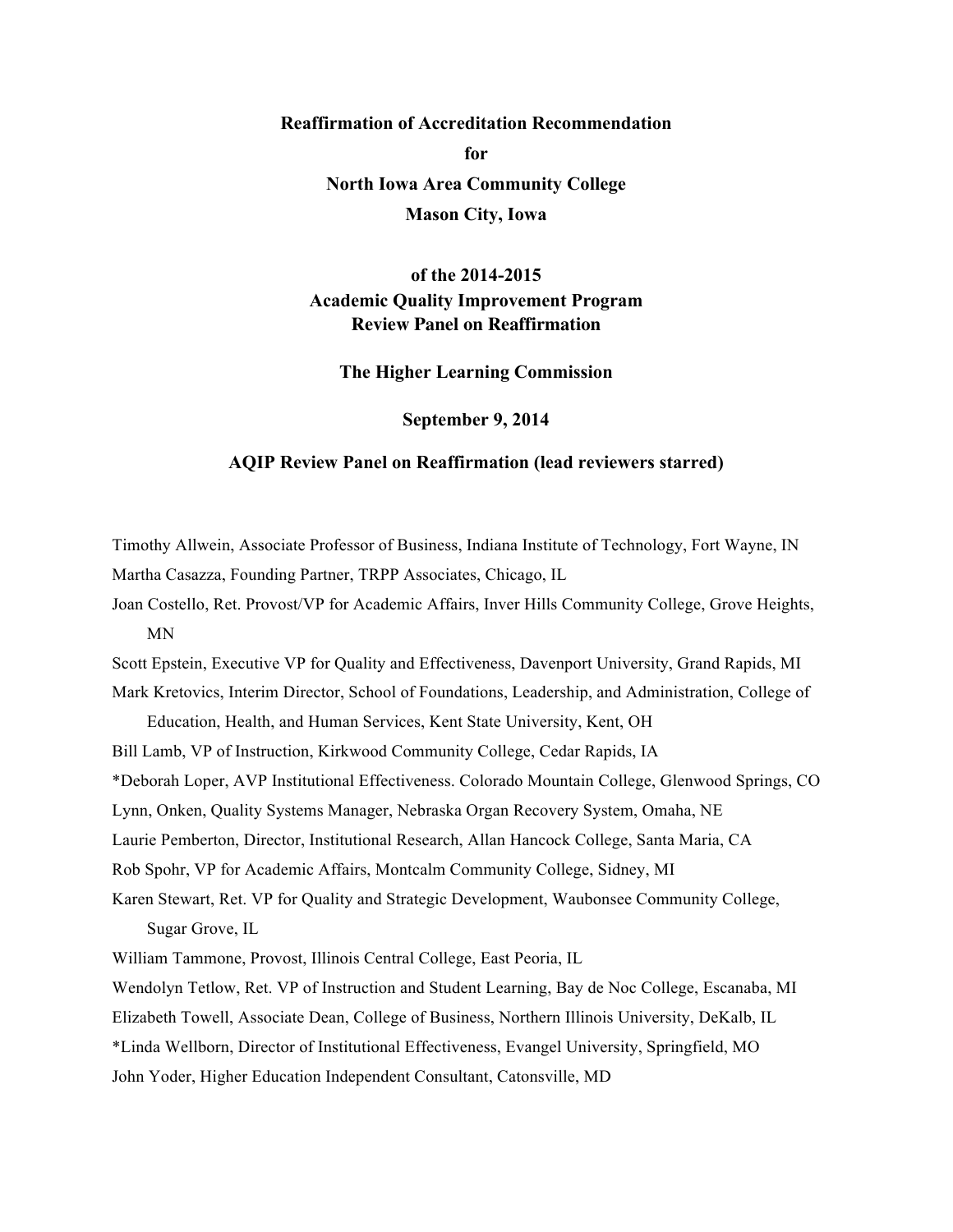|--|--|

- A. Review Purpose, Process, and Materials
- B. Organizational Context
- C. Organizational Scope and Structure (including extended physical or distance education operations)
- D. Notification of Quality Checkup Visit and Solicitation of Third-Party Comment
- E. Compliance with Federal Requirements
- F. Evidence of the Organization's Responsiveness to Previous Commission Concerns regarding fulfillment of the Criteria for Accreditation
- **II. Fulfillment of the Criteria for Accreditation**.......................................................................................4

**Criterion One**: *Mission.* The institution's mission is clear and articulated publicly; it guides the institution's operations.

**Criterion Two:** *Integrity: Ethical and Responsible Conduct.* The institution acts with integrity; its conduct is ethical and responsible.

**Criterion Three:** *Teaching and Learning: Quality, Resources, and Support.* The institution provides high quality education, wherever and however its offerings are delivered.

**Criterion Four:** *Teaching and Learning: Evaluation and Improvement.* The institution demonstrates responsibility for the quality of its educational programs, learning environments, and support services, and it evaluates their effectiveness for student learning through processes designed to promote continuous improvement.

**Criterion Five:** *Resources, Planning, and Institutional Effectiveness.* The institution's resources, structures, and processes are sufficient to fulfill its mission, improve the quality of its educational offerings, and respond to future challenges and opportunities. The institution plans for the future.

#### **Summary of panel recommendations regarding fulfillment of the Criteria for Accreditation**..........17

| A. Comments and counsel on AQIP action projects                                                                                             |  |
|---------------------------------------------------------------------------------------------------------------------------------------------|--|
| B. Comments and counsel on the AQIP categories                                                                                              |  |
| C. Comments and counsel on the AQIP principles of high performance organizations and the<br>institution's quality program or infrastructure |  |
|                                                                                                                                             |  |

| Summary of panel counsel about the organization's commitment to continuous quality |  |
|------------------------------------------------------------------------------------|--|
|                                                                                    |  |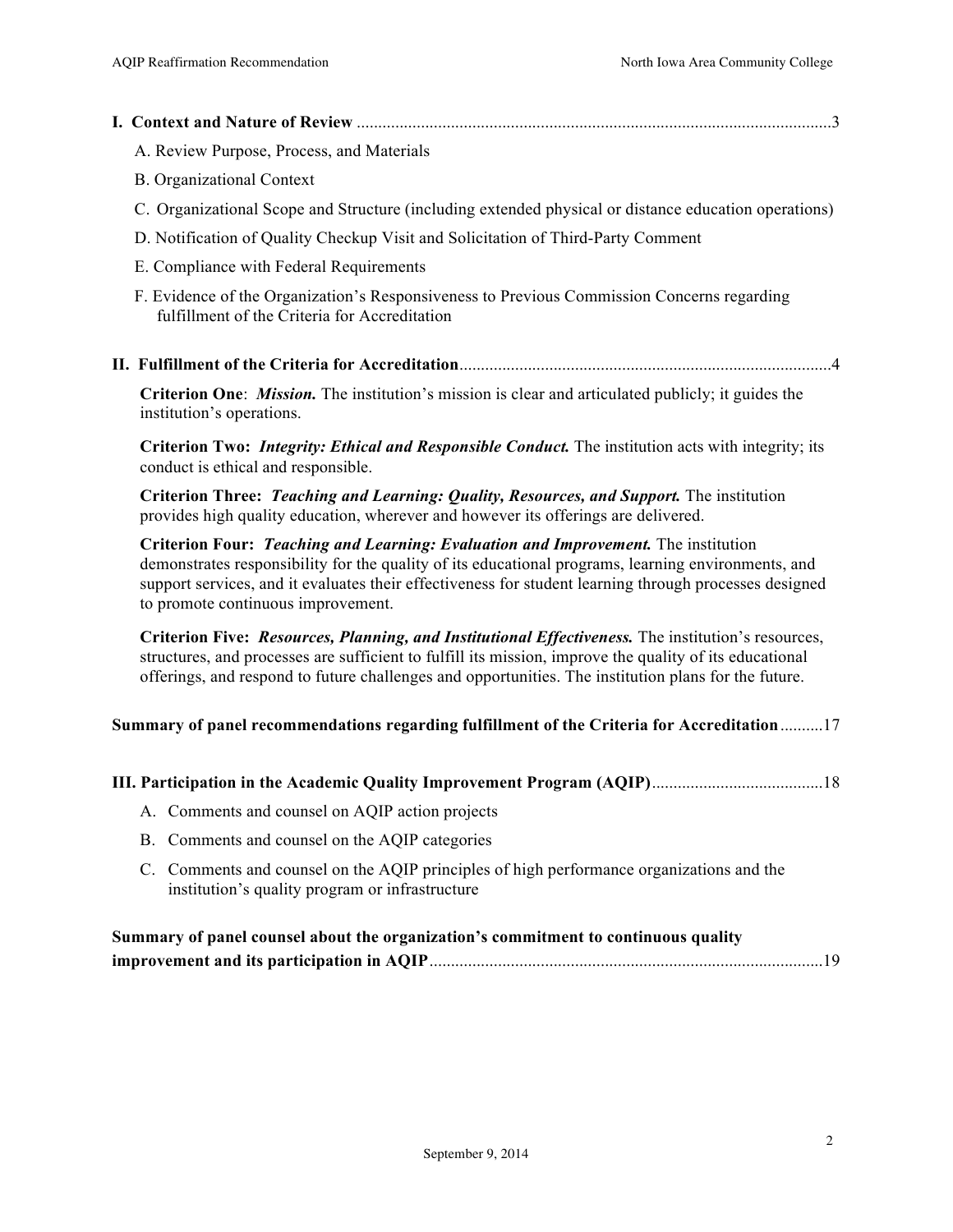# **I. Context And Nature Of Review**

#### **A. Review Purpose, Process, and Materials**

AQIP Reaffirmation of Accreditation reviews are scheduled seven years in advance, when an institution first joins the Academic Quality Improvement Program (AQIP) or when an institution already participating in AQIP is reaffirmed via the AQIP Reaffirmation of Accreditation process.

In conducting these reviews, the AQIP Reaffirmation of review panel examines the following materials for each institution:

- Current Commission History file of institutional actions
- Current Commission Statement of Affiliation Status
- Current official Commission Organizational Profile
- AQIP Review Panel Report(s) on Institutional Status Change Requests
- Focused visit report(s) and action letter(s)
- Institutional websites
- Key correspondence between the institution and the Commission
- Last Comprehensive PEAQ Evaluation team report, institutional response, and Commission action letter
- Summary of Action Projects attempted
- Summary Update of institutional activity and dynamics since the last Quality Checkup, provided by the institution on September 1 of the review year
- Systems Appraisal Feedback Report
- Systems Portfolio, including update provided by the institution on September 1 of the review year
- Quality Checkup report
- Any evidence supporting compliance with the Criteria for Accreditation
- Any other major reports or documents that are part of the institution's permanent Commission files

Two lead panelists from the AQIP Reaffirmation of Accreditation draft a recommendation that is reviewed and approved by the entire panel before it is forwarded to the Institutional Actions Council.

#### **B. Organizational Context**

North Iowa Area Community College (NIACC) was first accredited by the Commission in 1919.

The institution was admitted to AQIP on August 28, 2009.

It participated in a Strategy Forum in February of 2010.

Since admission to AQIP the institution has officially declared and attempted 16 individual Action Projects, and has provided AQIP with Annual Updates of ongoing projects and received Annual Update Feedback Reports on these. Seven Action Projects are currently active, and nine Action Projects have been completed (Progress Report: AQIP Action Projects by NIACC dated April 22, 2014).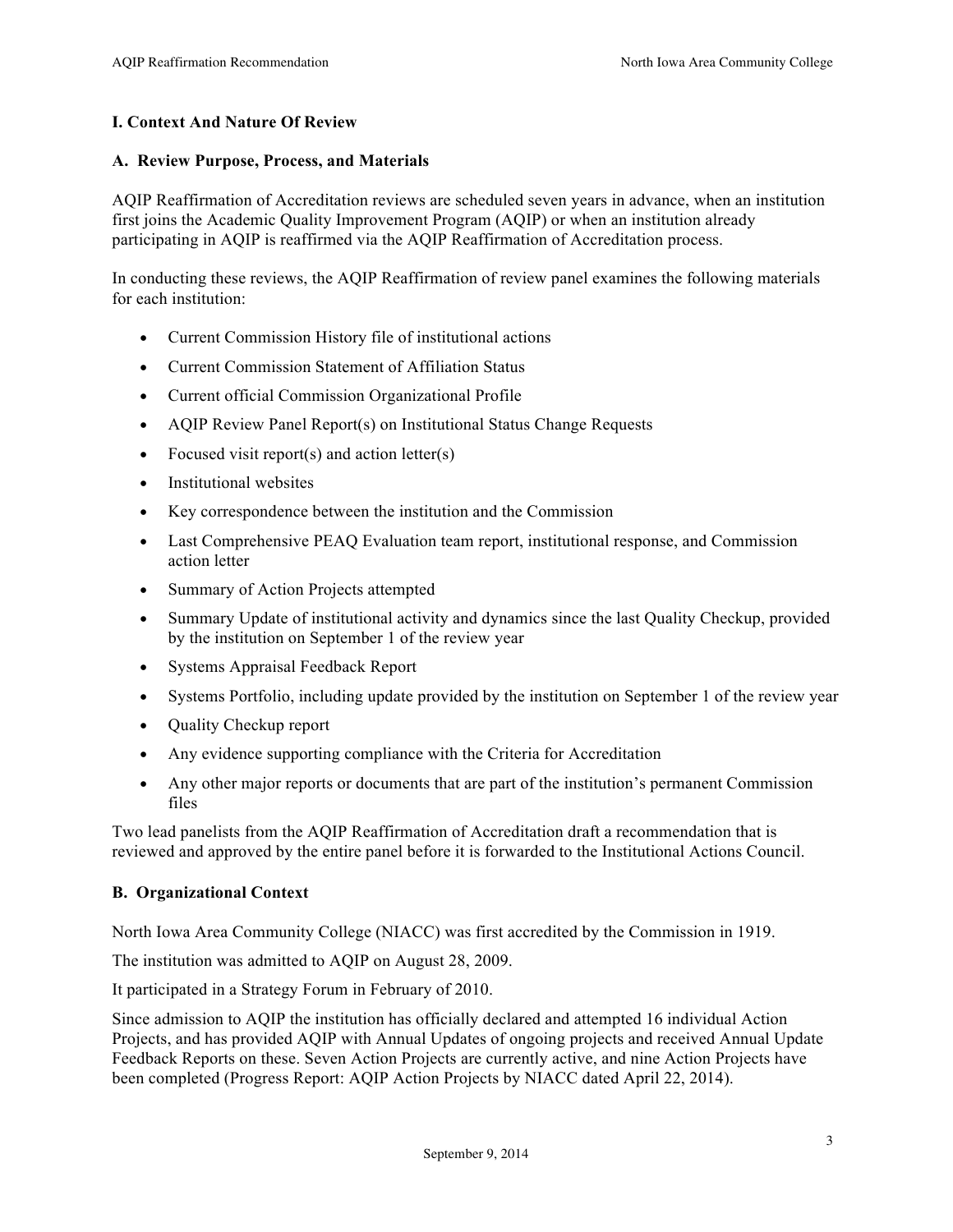The institution provided its Systems Portfolio for review on May 31, 2013, and received a Systems Appraisal Feedback Report on August 27, 2013.

AQIP conducted a Quality Checkup visit to the institution on September 18-19, 2013, and provided a report of the findings of the visiting team on November 8, 2013.

NIACC is participating in the Academy for Assessment of Student Learning (2013).

# **C. Organizational Scope and Structure (including extended physical or distance education operations)**

North Iowa Area Community College offers 38 Associate Degrees and 32 Certificate Programs. It is approved for distance education courses and programs. On May 7, 2013, NIACC reported 1684 full-time students and 1595 part-time students enrolled, with dual enrollment of 898 students. There are no campuses or additional locations beyond the main site. NIACC is a public institution.

# **D. Notification of Quality Checkup Visit and Solicitation of Third-Party Comment**

A Quality Checkup site visit to the institution was conducted on September 18-19, 2013. In compliance with Commission requirements, the institution notified its constituencies and the public of this visit, and solicited third-party comment to be sent directly to the Commission. The Commission shared all comments received with the institution and the team, and the team discussed both the comments with the institution and reviewed evidence of the institution's compliance with Commission's notification and third-party comment requirements.

# **E. Compliance With Federal Requirements**

The Quality Checkup team examined evidence provided by the institution of its compliance with the Commission's federal compliance program during a site visit on September 18-19, 2013 and reported that NIACC met all the federal requirements.

# **F. Evidence of the Organization's Responsiveness to Previous Commission Concerns Regarding Fulfillment of the Criteria for Accreditation**

The Systems Appraisal team found three core components (1C, 2C, 4C) to be unclear or incomplete. However, the Quality Checkup team determined that all core components were strong, clear, and well presented or adequate but could be improved (including 1C, 2C and 4C). Whereas NIACC 's final core component tabulation resulted in fourteen *adequate but could be stronge*r scores, the Quality Checkup team credited the institution with its attempt and improvement in effort to comply with the System Appraisal recommendations. It was deemed by the team that NIACC is moving down a path of continuous improvement and therefore satisfied the core component requirements.

# **II. Fulfillment of the Criteria for Accreditation**

**CRITERION ONE: MISSION.** The institution's mission is clear and articulated publicly; it guides the institution's operations.

**Core Component 1A:** The institution's mission is broadly understood within the institution and guides its operations.

**Subcomponent 1.** The mission statement is developed through a process suited to the nature and culture of the institution and is adopted by the governing board.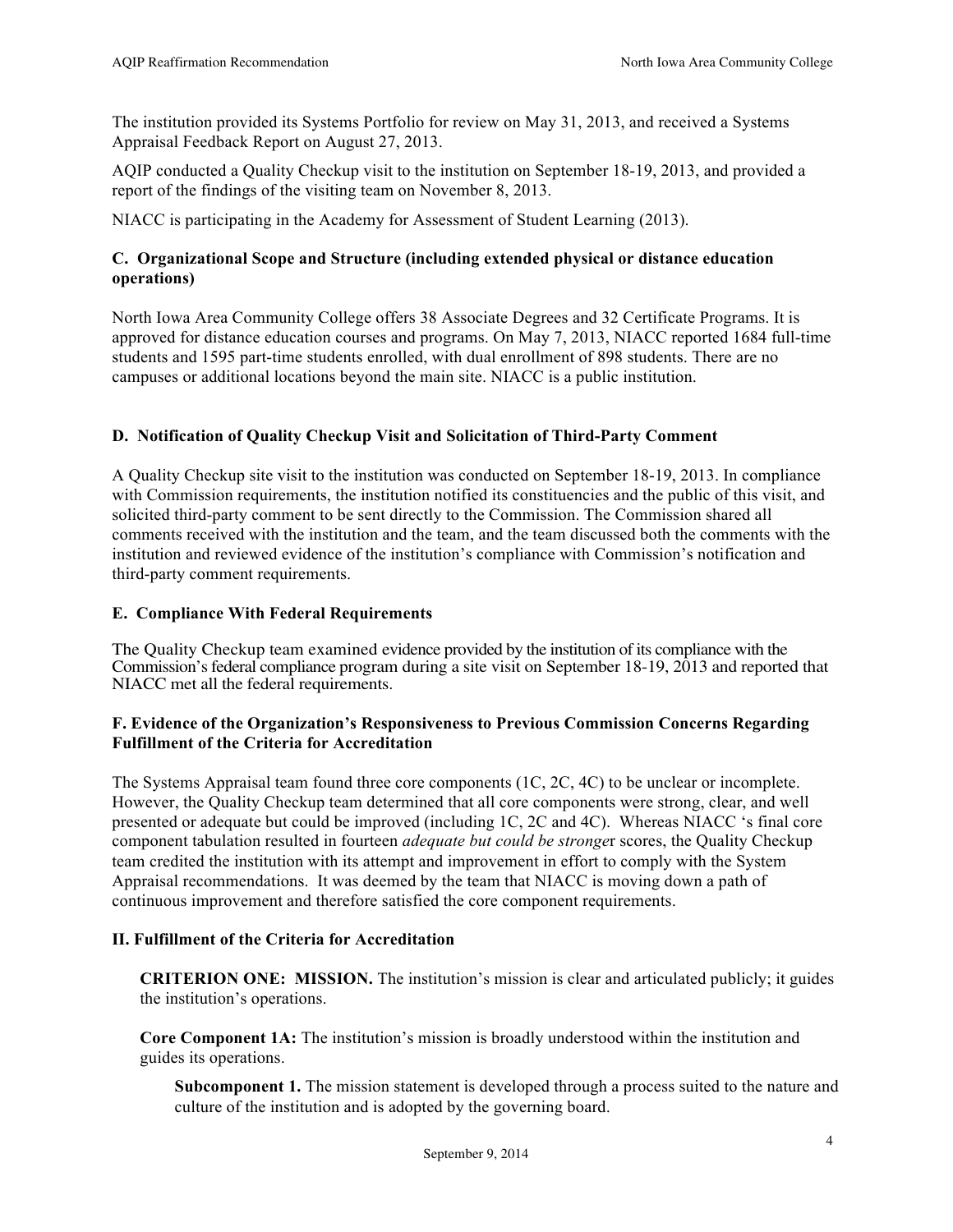**Subcomponent 2.** The institution's academic programs, student support services, and enrollment profile are consistent with its stated mission.

**Subcomponent 3.** The institution's planning and budgeting priorities align with and support the mission.

| <b>Team Determination:</b> | X Core Component is met             |
|----------------------------|-------------------------------------|
|                            | Core Component is met with concerns |
|                            | Core Component is not met           |

#### **Evidence:**

- The NIACC Board of Directors approves the mission, which is reviewed every five years in congruence with the strategic planning cycle.
- The institution reviews evidence on the effectiveness of the mission.
- When a new mission, vision or values are considered, they are vetted by all employees and voted on by the College Senate.
- The mission is interwoven into the strategic plan and the college budget planning process**.**  Worksheets used in the planning and budgeting process were provided as evidence.

# **Core Component 1B:** The mission is articulated publicly.

**Subcomponent 1.** The institution clearly articulates its mission through one or more public documents, such as statements of purpose, vision, values, goals, plans, or institutional priorities.

**Subcomponent 2.** The mission document or documents are current and explain the extent of the institution's emphasis on the various aspects of its mission, such as instruction, scholarship, research, application of research, creative works, clinical service, public service, economic development, and religious or cultural purpose.

**Subcomponent 3.** The mission document or documents identify the nature, scope, and intended constituents of the higher education programs and services the institution provides.

| <b>Team Determination:</b> | X Core Component is met             |
|----------------------------|-------------------------------------|
|                            | Core Component is met with concerns |
|                            | Core Component is not met           |

# **Evidence:**

- The college mission is displayed on the college's public website as well as in student and employee handbooks.
- The strategic plan is available for download on the college website.
- Since becoming an AQIP institution, the college has used the continuous improvement model to infuse the mission, vision, values and strategic plan into the culture of NIACC with the help of the AQIP Quality Council.

**Core Component 1C:** The institution understands the relationship between its mission and the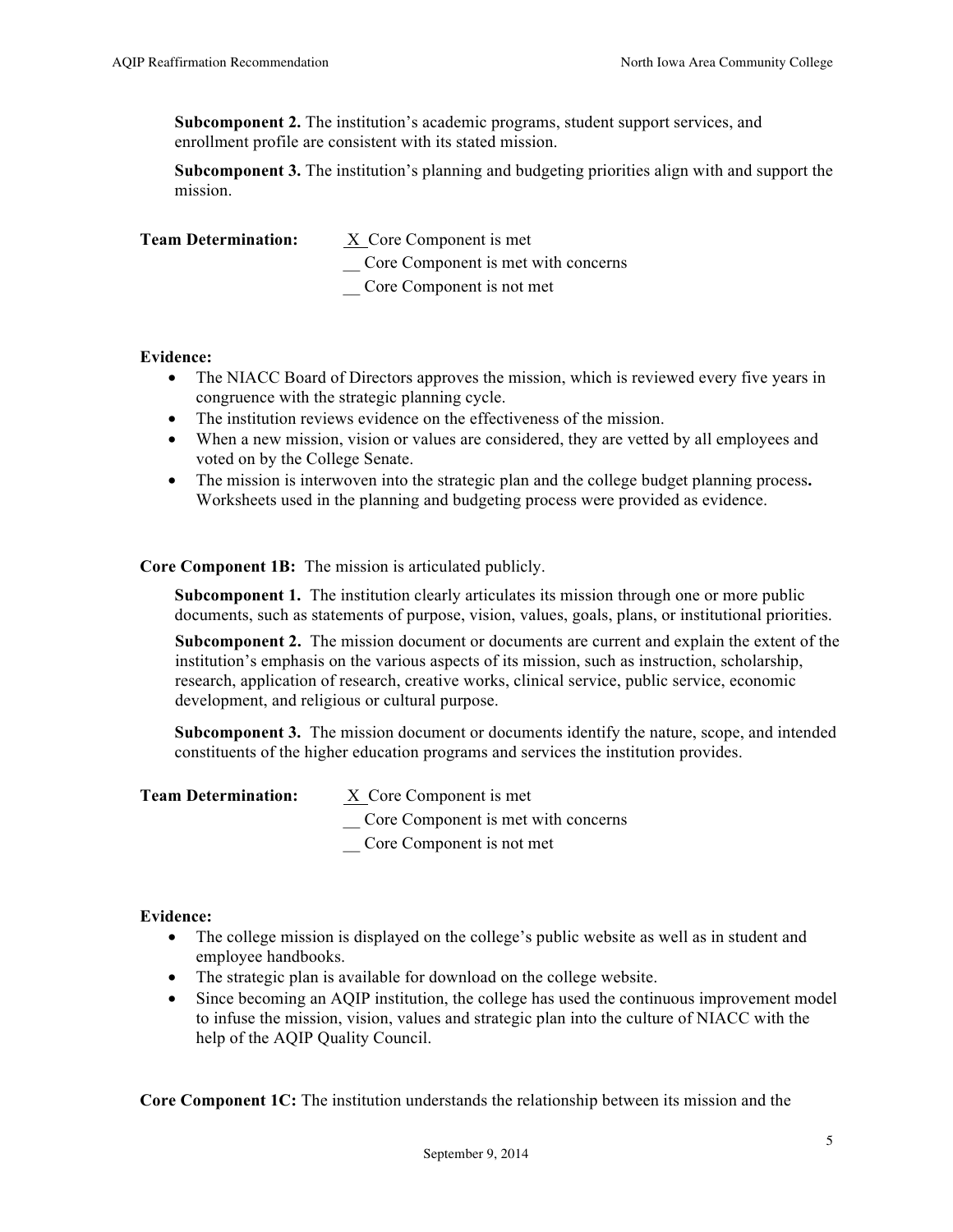diversity of society.

**Subcomponent 1.** The institution addresses its role in a multicultural society.

**Subcomponent 2.** The institution's processes and activities reflect attention to human diversity as appropriate within its mission and for the constituencies it serves.

| <b>Team Determination:</b> | X Core Component is met             |
|----------------------------|-------------------------------------|
|                            | Core Component is met with concerns |
|                            | Core Component is not met           |

#### **Evidence:**

- North Iowa Area Community College fosters diversity through coursework, student clubs and an active, global program.
- NIACC is ADA compliant, trains faculty to serve special populations, and delivers instruction in multiple modes to serve diverse student groups.

**Core Component 1D:** The institution's mission demonstrates commitment to the public good.

**Subcomponent 1.** Actions and decisions reflect an understanding that in its educational role the institution serves the public, not solely the institution, and thus entails a public obligation.

**Subcomponent 2.** The institution's educational responsibilities take primacy over other purposes, such as generating financial returns for investors, contributing to a related or parent organization, or supporting external interests.

**Subcomponent 3.** The institution engages with its identified external constituencies and communities of interest and responds to their needs as its mission and capacity allow.

| <b>Team Determination:</b> | X Core Component is met             |
|----------------------------|-------------------------------------|
|                            | Core Component is met with concerns |
|                            | Core Component is not met           |

#### **Evidence:**

- NIACC works with the surrounding community and industry partners to meet their needs via program development. Advisory committees are in place for career and technical education programs.
- When community requests exceed the college's ability to execute those requests, the NIACC Board of Directors prioritizes needs based on input from industry partners.
- In addition to the advisory boards, the college conducts focus groups and surveys to determine external stakeholder needs.

#### **Team Determination on Criterion One:**

X Criterion is met

- \_\_ Criterion is met with concerns
- \_\_ Criterion is not met

#### **Summary Statement on Criterion One:**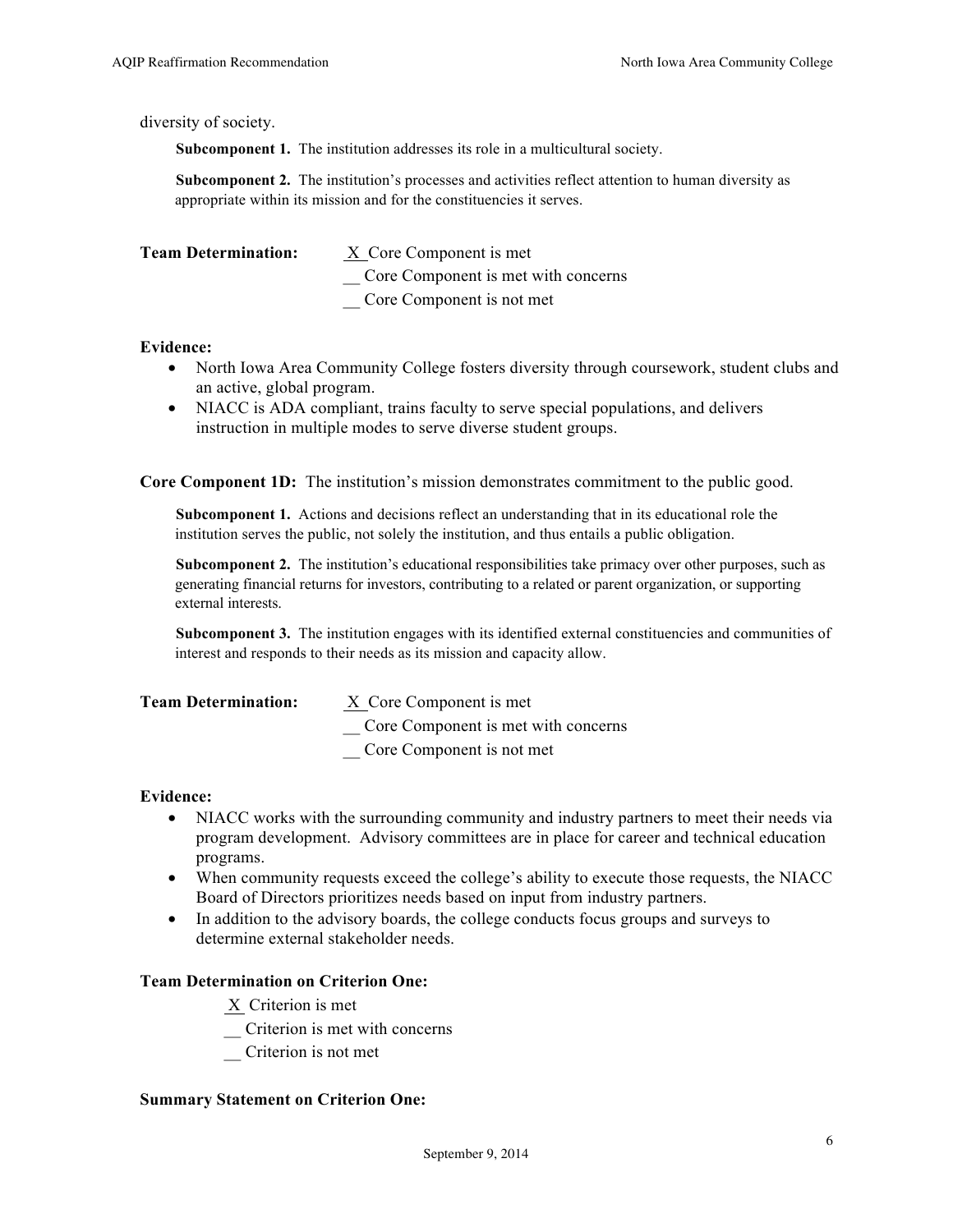Criterion One is met and no Commission follow up is necessary.

**CRITERION TWO: Integrity: Ethical and Responsible Conduct.** The institution acts with integrity; its conduct is ethical and responsible.

**Core Component 2A:** The institution operates with integrity in its financial, academic, personnel, and auxiliary functions; it establishes and follows fair and ethical policies and processes for its governing board, administration, faculty, and staff.

| <b>Team Determination:</b> | X Core Component is met             |
|----------------------------|-------------------------------------|
|                            | Core Component is met with concerns |
|                            | Core Component is not met           |

#### **Evidence:**

- The college sets forth standards for behavior in its Code of Ethics policy. Additionally, employees receive harassment and ethics training.
- The Board has adopted a Code of Ethics policy which includes a legal and moral commitment, conflict of interest, and as directed by the Code of Iowa 68B2A, will not use their elected position for personal gain.
- A financial audit is performed annually; any comments or 'findings' are made a part of this audit. The college identifies how, if any, findings will be resolved and how to prevent recurrence. No findings have been reported during the past ten years.

**Core Component 2B:** The institution presents itself clearly and completely to its students and to the public with regard to its programs, requirements, faculty and staff, costs to students, control, and accreditation relationships.

| <b>Team Determination:</b> | X Core Component is met             |
|----------------------------|-------------------------------------|
|                            | Core Component is met with concerns |
|                            | Core Component is not met           |

#### **Evidence:**

• The well-designed college website contains comprehensive information, including, but not limited to, program and degree requirements, tuition, fees, and information regarding transfer of credit, safety information, and employment opportunities. Comprehensive information is also available in the college catalog.

**Core Component 2C:** The governing board of the institution is sufficiently autonomous to make decisions in the best interest of the institution and to assure its integrity.

**Subcomponent 1.** The governing board's deliberations reflect priorities to preserve and enhance the institution.

**Subcomponent 2.** The governing board reviews and considers the reasonable and relevant interests of the institution's internal and external constituencies during its decision-making deliberations.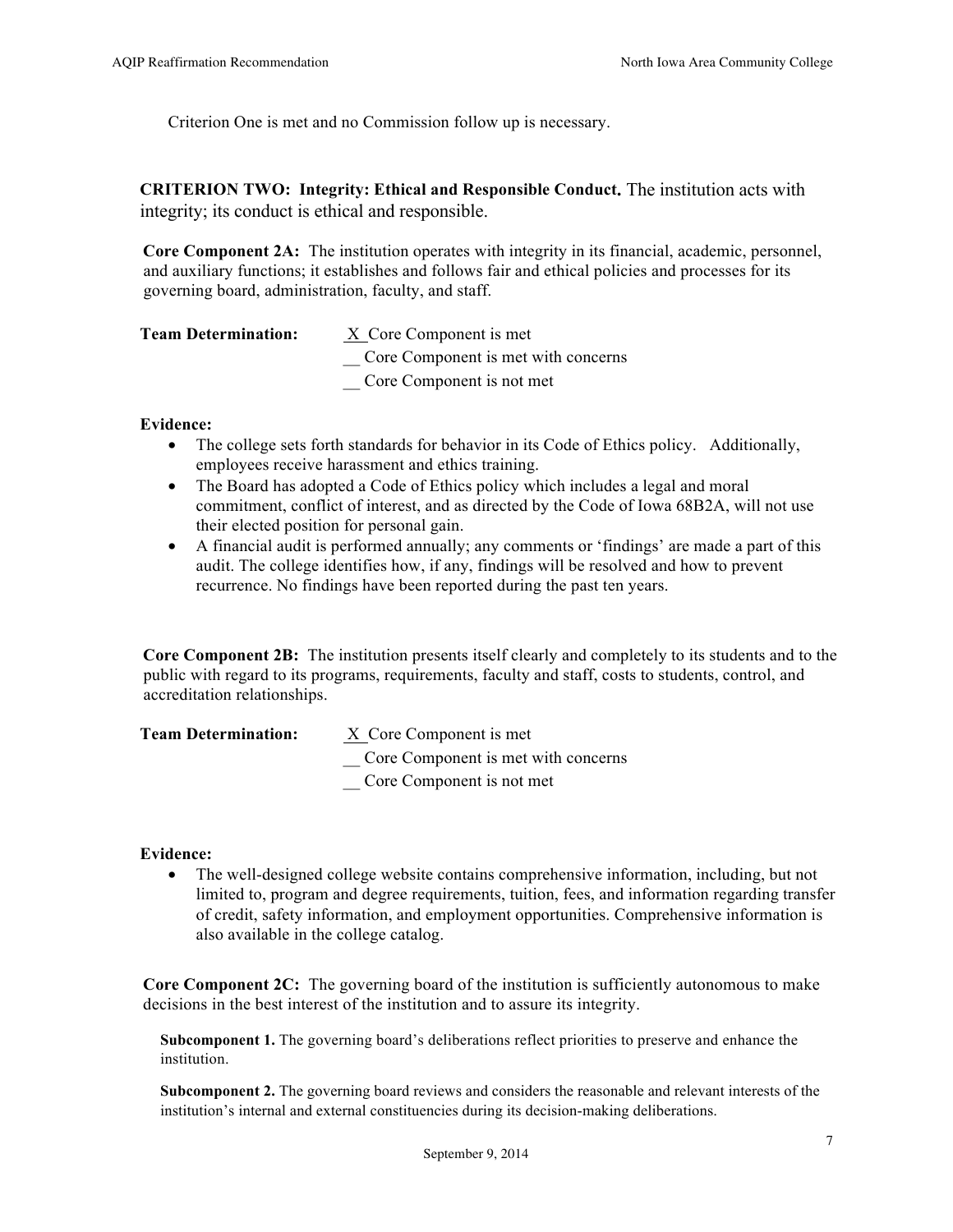**Subcomponent 3.** The governing board preserves its independence from undue influence on the part of donors, elected officials, ownership interests, or other external parties when such influence would not be in the best interest of the institution.

**Subcomponent 4.** The governing board delegates day-to-day management of the institution to the administration and expects the faculty to oversee academic matters.

| <b>Team Determination:</b> | X Core Component is met             |
|----------------------------|-------------------------------------|
|                            | Core Component is met with concerns |
|                            | Core Component is not met           |

#### **Evidence:**

- The nine-member Board of Directors is elected from its nine service districts by a vote of the people, and operates under the *Code of Iowa, 68B2A*, the book of statutes public officials must follow.
- The Board of Directors is responsible for approving the budget and the strategic plan, but the college president has jurisdiction over the day-to-day operations of the institution

**Core Component 2D:** The institution is committed to freedom of expression and the pursuit of truth in teaching and learning.

| <b>Team Determination:</b> | X Core Component is met             |
|----------------------------|-------------------------------------|
|                            | Core Component is met with concerns |
|                            | Core Component is not met           |

#### **Evidence:**

• The college believes the inherent nature of academic freedom requires investigation, criticism, and the staging of ideas in an atmosphere of freedom and mutual confidence. Professional development opportunities in innovative teaching ideas are promoted to faculty. Faculty members are required by the College to meet course competency expectations in their instructional duties, but are afforded academic freedom on how course competencies are delivered and assessed in the act of student learning.

**Core Component 2E:** The institution ensures that faculty, students, and staff acquire, discover, and apply knowledge responsibly.

**Subcomponent 1.** The institution provides effective oversight and support services to ensure the integrity of research and scholarly practice conducted by its faculty, staff, and students.

**Subcomponent 2.** Students are offered guidance in the ethical use of information resources.

**Subcomponent 3.** The institution has and enforces policies on academic honesty and integrity.

| <b>Team Determination:</b> | X Core Component is met             |
|----------------------------|-------------------------------------|
|                            | Core Component is met with concerns |
|                            | Core Component is not met           |

# **Evidence:**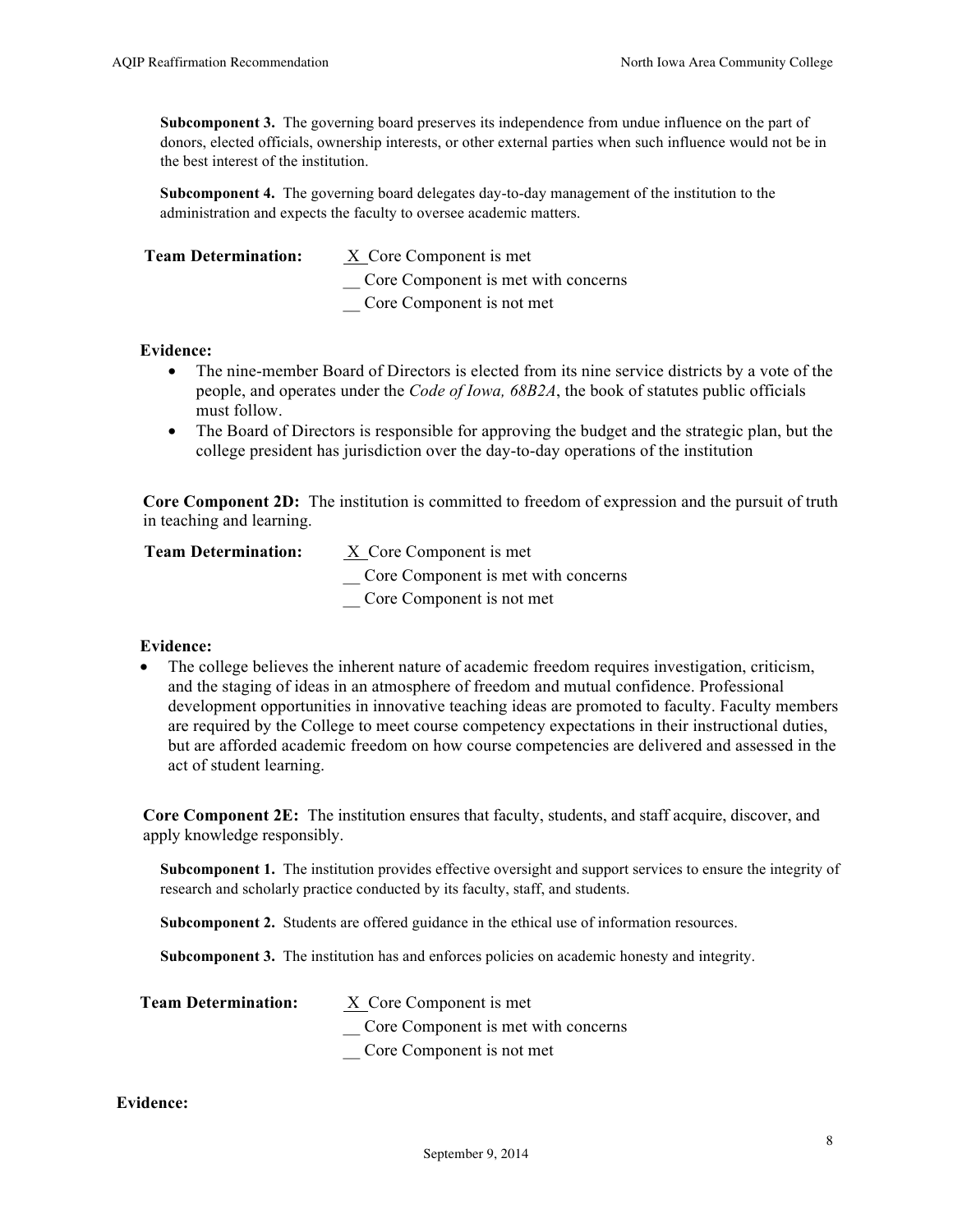- The Institutional Review Board oversees all research conducted by faculty, staff and students.
- The student handbook clearly outlines the student code of conduct that includes: honesty, plagiarism, and copyright infringement and integrity policies. Detailed procedures for infractions of the academic honesty and integrity policies are located in the student handbook.

#### **Team Determination on Criterion Two:**

- X Criterion is met
- \_\_ Criterion is met with concerns
- \_\_ Criterion is not met

#### **Summary Statement on Criterion Two:**

Criterion Two is met and no Commission follow up is necessary.

**CRITERION THREE: Teaching and Learning: Quality, Resources, and Support.** The institution provides high quality education, wherever and however its offerings are delivered.

**Core Component 3A:** The institution's degree programs are appropriate to higher education.

**Subcomponent 1.** Courses and programs are current and require levels of performance by students appropriate to the degree or certificate awarded.

**Subcomponent 2.** The institution articulates and differentiates learning goals for its undergraduate, graduate, post-baccalaureate, post-graduate, and certificate programs.

**Subcomponent 3.** The institution's program quality and learning goals are consistent across all modes of delivery and all locations (on the main campus, at additional locations, by distance delivery, as dual credit, through contractual or consortial arrangements, or any other modality).

| <b>Team Determination:</b> | X Core Component is met             |
|----------------------------|-------------------------------------|
|                            | Core Component is met with concerns |
|                            | Core Component is not met           |

#### **Evidence:**

- NIACC has presented data from Northern Iowa University demonstrating that NIACC is their leading feeder school, and that NIACC students attain higher academic standing at NIU compared to transfer students from other Iowa community colleges. Additionally, the supplemental resource materials included a document showing specific success, transfer, and graduation rates of NIAAC transfer students in comparison to the other 15 Iowa community colleges. NIACC ranked fourth.
- Courses and programs are held current through state-wide faculty collaborations and regular meetings of the college's advisory committees.
- Academic leaders across the various departments are responsible for overseeing academic program quality that is consistent across all programs and modalities.

**Core Component 3B:** The institution demonstrates that the exercise of intellectual inquiry and the acquisition, application, and integration of broad learning and skills are integral to its educational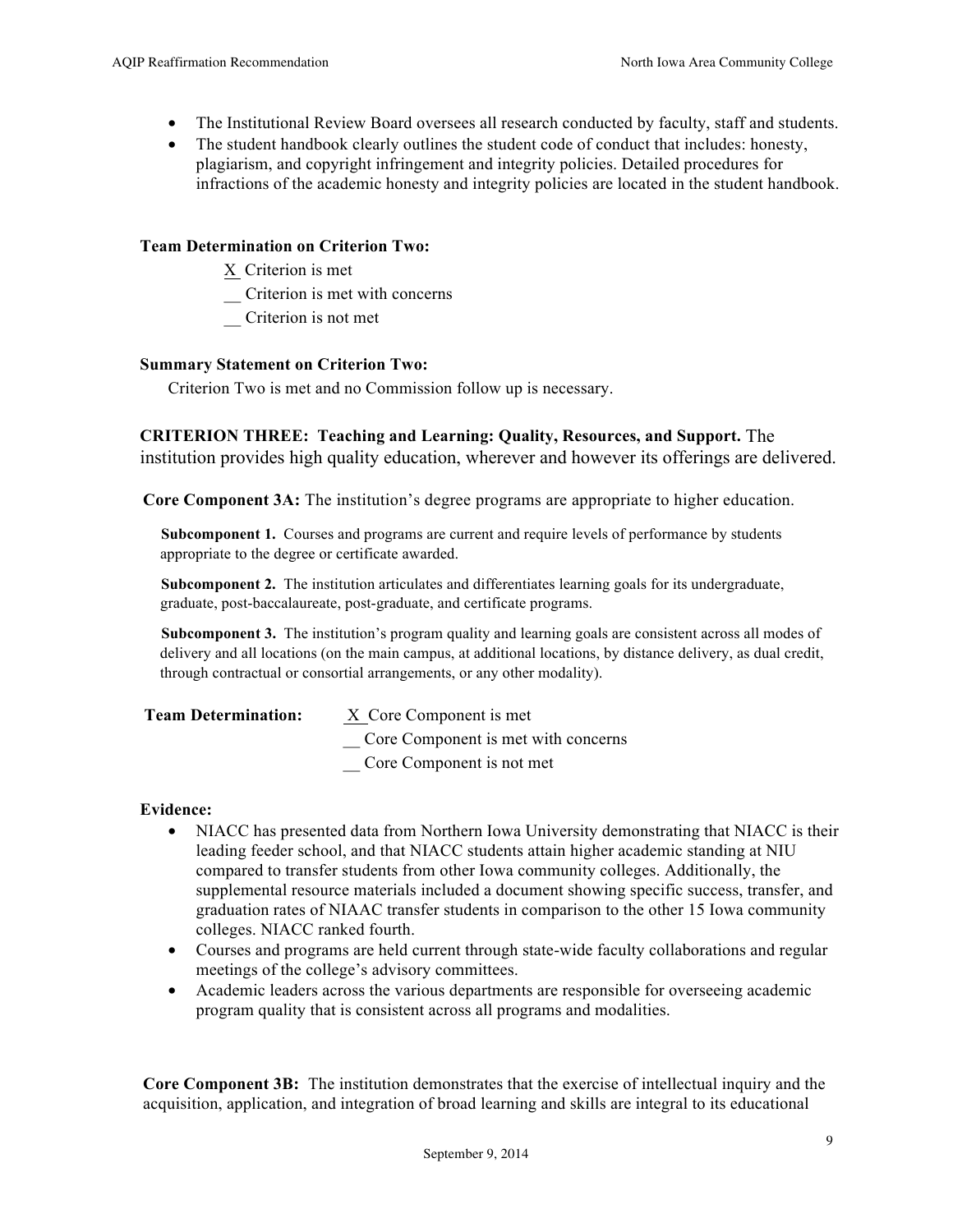#### programs.

**Subcomponent 1.** The general education program is appropriate to the mission, educational offerings, and degree levels of the institution.

**Subcomponent 2.** The institution articulates the purposes, content, and intended learning outcomes of its undergraduate general education requirements. The program of general education is grounded in a philosophy or framework developed by the institution or adopted from an established framework. It imparts broad knowledge and intellectual concepts to students and develops skills and attitudes that the institution believes every college-educated person should possess.

**Subcomponent 3.** Every degree program offered by the institution engages students in collecting, analyzing, and communicating information; in mastering modes of inquiry or creative work; and in developing skills adaptable to changing environments.

**Subcomponent 4.** The education offered by the institution recognizes the human and cultural diversity of the world in which students live and work.

**Subcomponent 5.** The faculty and students contribute to scholarship, creative work, and the discovery of knowledge to the extent appropriate to their programs and the institution's mission.

| <b>Team Determination:</b> | X Core Component is met             |
|----------------------------|-------------------------------------|
|                            | Core Component is met with concerns |
|                            | Core Component is not met           |

#### **Evidence:**

- General education objectives were developed by the faculty, and reflect the mission of the institution. Academic leaders and ultimately the Board of Directors approved the collegewide objectives.
- The general education core with a minimum of 40 semester hours, aligns with the college mission and is comprised of 8 semester hours each in Communications, Social Sciences, Humanities, Natural Sciences/Mathematics and 8 elective hours.
- A standing Diversity Plan Committee guides the institution in fostering diversity among faculty, staff and students. Most of the academic programs include an ethics and diversity course specific to the discipline.

**Core Component 3C:** The institution has the faculty and staff needed for effective, high-quality programs and student services.

**Subcomponent 1.** The institution has sufficient numbers and continuity of faculty members to carry out both the classroom and the non-classroom roles of faculty, including oversight of the curriculum and expectations for student performance; establishment of academic credentials for instructional staff; involvement in assessment of student learning.

**Subcomponent 2.** All instructors are appropriately credentialed, including those in dual credit, contractual, and consortial programs.

**Subcomponent 3.** Instructors are evaluated regularly in accordance with established institutional policies and procedures.

**Subcomponent 4.** The institution has processes and resources for assuring that instructors are current in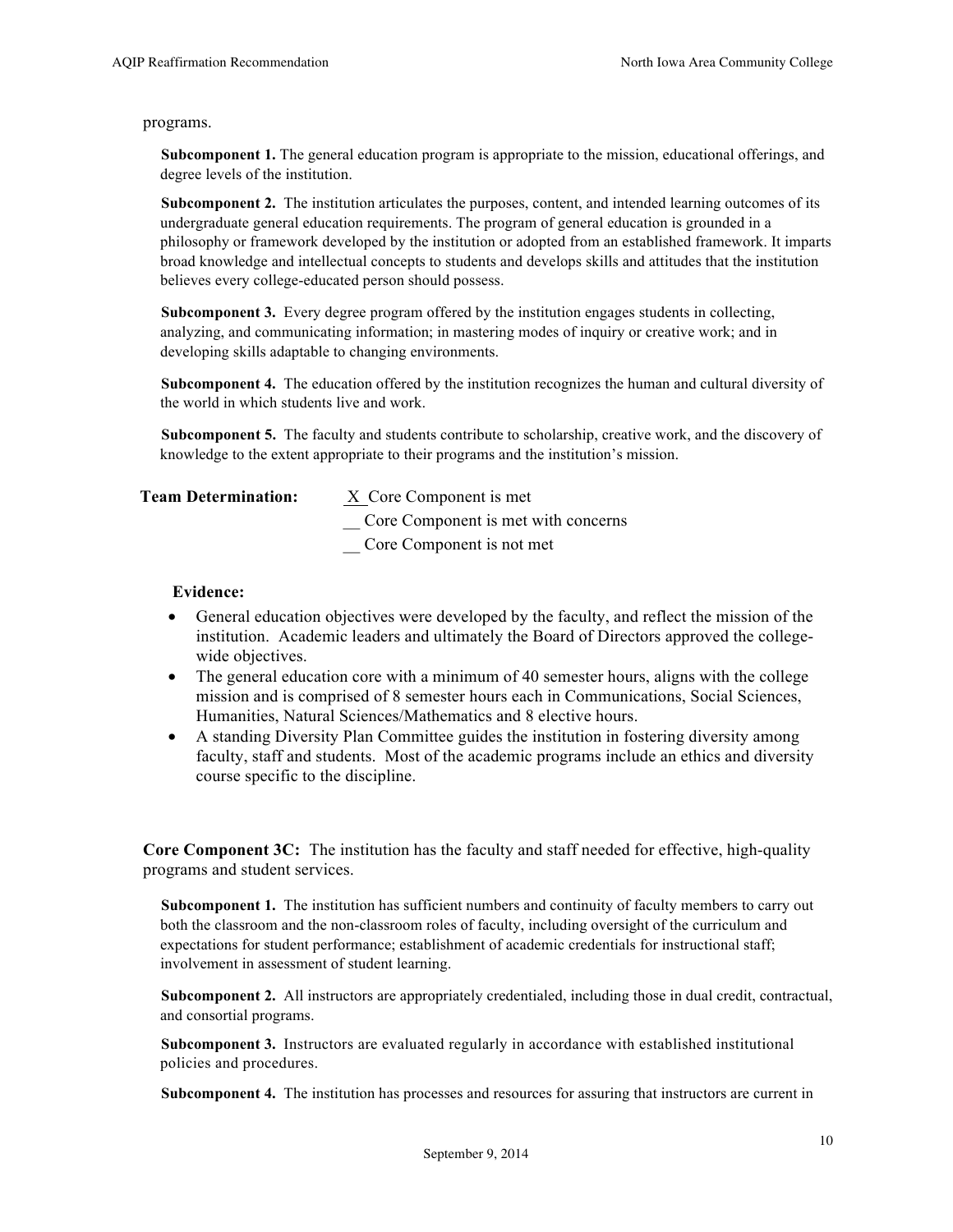their disciplines and adept in their teaching roles; it supports their professional development.

**Subcomponent 5.** Instructors are accessible for student inquiry.

**Subcomponent 6.** Staff members providing student support services, such as tutoring, financial aid advising, academic advising, and co-curricular activities, are appropriately qualified, trained, and supported in their professional development.

| <b>Team Determination:</b> | X Core Component is met             |
|----------------------------|-------------------------------------|
|                            | Core Component is met with concerns |
|                            | Core Component is not met           |

#### **Evidence:**

- Academic leaders monitor enrollment to determine adequate staffing needs.
- Faculty are hired through a long-standing HR process that verifies transcripts, uses background checks, teaching demonstrations, applicant responses to educational issues and consideration of the candidate's educational philosophy, to determine a fit for the college.
- Newly hired faculty are under a probationary period when their performance is evaluated semi-annually for the first two years; according to college policy all faculty are evaluated every three years.
- Full- and part-time faculty, librarians and counselors are required to complete a Quality Faculty Plan annually.
- Full-time faculty are required to post five hours of open office hour time each week.

**Core Component 3D:** The institution provides support for student learning and effective teaching.

**Subcomponent 1.** The institution provides student support services suited to the needs of its student populations.

**Subcomponent 2.** The institution provides for learning support and preparatory instruction to address the academic needs of its students. It has a process for directing entering students to courses and programs for which the students are adequately prepared.

**Subcomponent 3.** The institution provides academic advising suited to its programs and the needs of its students.

**Subcomponent 4.** The institution provides to students and instructors the infrastructure and resources necessary to support effective teaching and learning (technological infrastructure, scientific laboratories, libraries, performance spaces, clinical practice sites, museum collections, as appropriate to the institution's offerings).

**Subcomponent 5.** The institution provides to students guidance in the effective use of research and information resources.

| X Core Component is met             |
|-------------------------------------|
| Core Component is met with concerns |
| Core Component is not met           |
|                                     |

#### **Evidence:**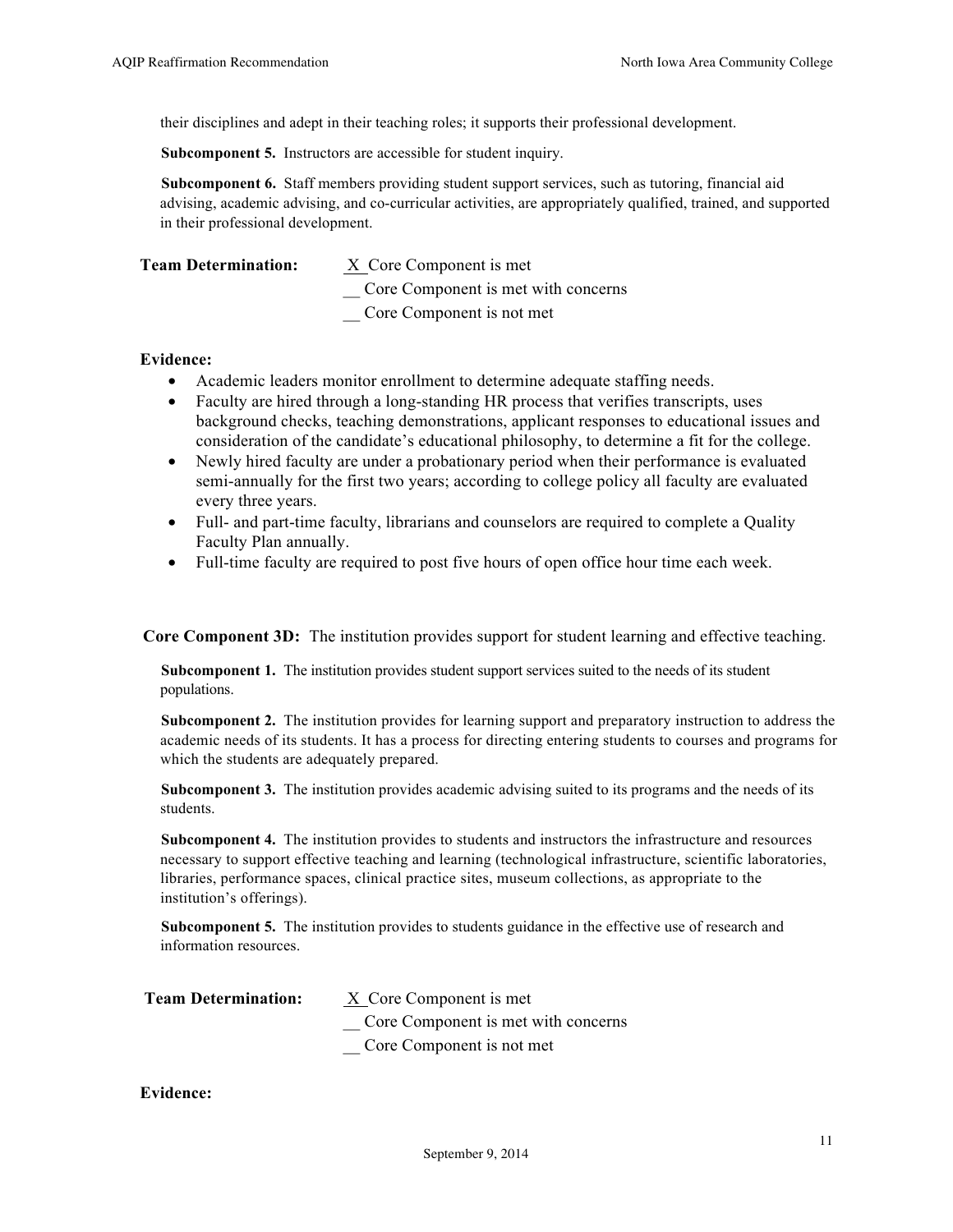- The college provides a full range of support services for students in the areas of career counseling and placement, academic support, health and wellness, housing, social life, technology, and cultural events.
- The Teaching and Learning center provides faculty support and training in a variety of topics and teaching methods.
- The library provides an impressive array of reference and media training and support for faculty and students in a variety of formats.

**Core Component 3E:** The institution fulfills the claims it makes for an enriched educational environment.

**Subcomponent 1.** Co-curricular programs are suited to the institution's mission and contribute to the educational experience of its students.

**Subcomponent 2.** The institution demonstrates any claims it makes about contributions to its students' educational experience by virtue of aspects of its mission, such as research, community engagement, service learning, religious or spiritual purpose, and economic development.

| <b>Team Determination:</b> | X Core Component is met             |
|----------------------------|-------------------------------------|
|                            | Core Component is met with concerns |
|                            | Core Component is not met           |
|                            |                                     |

#### **Evidence:**

- NIACC provides 33 student clubs and six organizations for students' co-curricular experience; all co-curricular activities align with the college mission and are educational in nature and intent.
- In addition to the co-curricular organizations, the college provides activities and fitness centers, a gymnasium, and multiple social and cultural events.

#### **Team Determination on Criterion Three:**

- X Criterion is met
- \_\_ Criterion is met with concerns
- \_\_ Criterion is not met

#### **Summary Statement on Criterion Three:**

Criterion Three is met and no Commission follow up is necessary.

**CRITERION FOUR: Teaching and Learning: Evaluation and Improvement.** The institution demonstrates responsibility for the quality of its educational programs, learning environments, and support services, and it evaluates their effectiveness for student learning through processes designed to promote continuous improvement.

**Core Component 4A:** The institution demonstrates responsibility for the quality of its educational programs.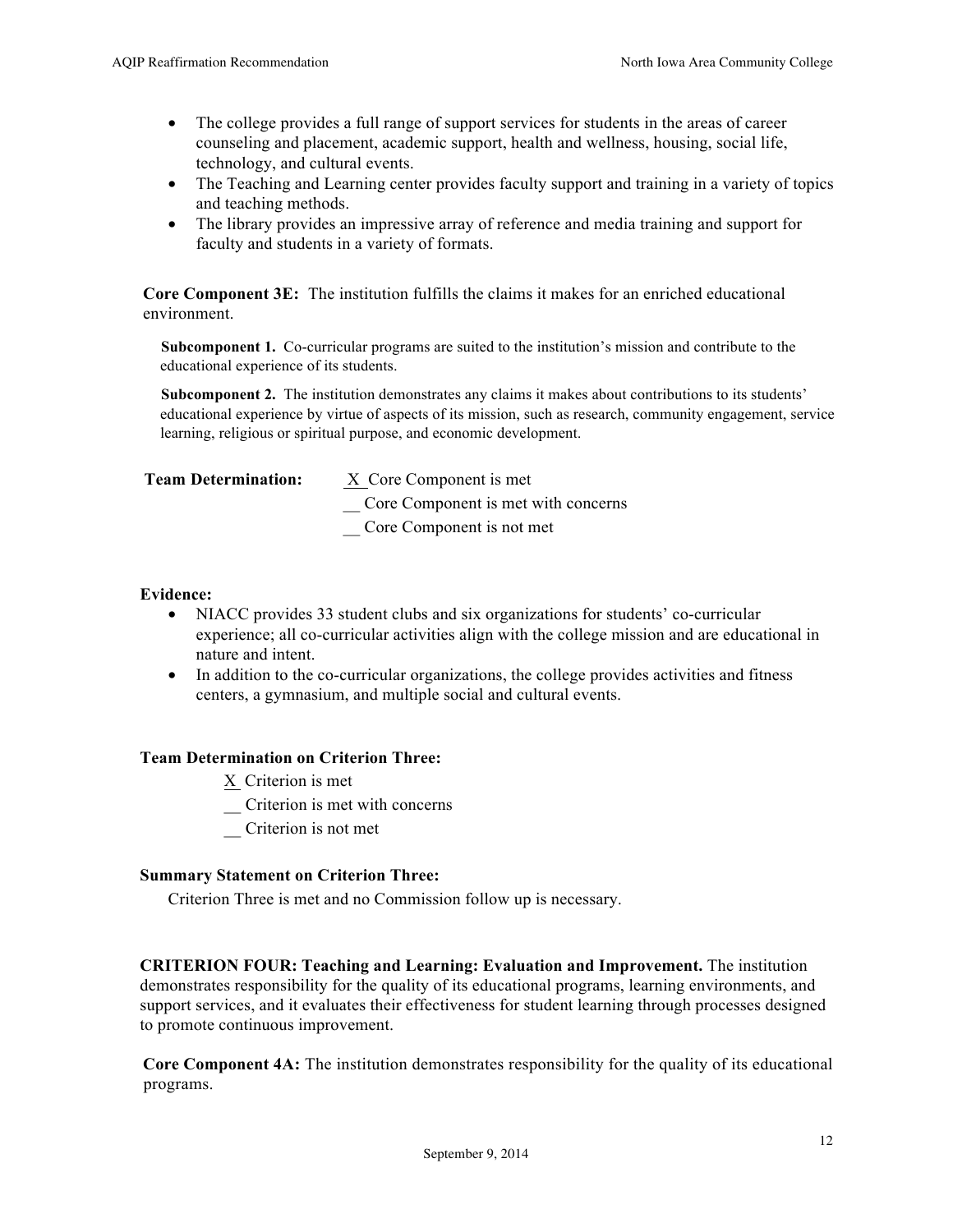**Subcomponent 1.** The institution maintains a practice of regular program reviews.

**Subcomponent 2.** The institution evaluates all the credit that it transcripts, including what it awards for experiential learning or other forms of prior learning.

**Subcomponent 3.** The institution has policies that assure the quality of the credit it accepts in transfer.

**Subcomponent 4.** The institution maintains and exercises authority over the prerequisites for courses, rigor of courses, expectations for student learning, access to learning resources, and faculty qualifications for all its programs, including dual credit programs. It assures that its dual credit courses or programs for high school students are equivalent in learning outcomes and levels of achievement to its higher education curriculum.

**Subcomponent 5.** The institution maintains specialized accreditation for its programs as appropriate to its educational purposes.

**Subcomponent 6.** The institution evaluates the success of its graduates. The institution assures that the degree or certificate programs it represents as preparation for advanced study or employment accomplish these purposes. For all programs, the institution looks to indicators it deems appropriate to its mission, such as employment rates, admission rates to advanced degree programs, and participation rates in fellowships, internships, and special programs (e.g., Peace Corps and Americorps).

| <b>Team Determination:</b> | X Core Component is met             |
|----------------------------|-------------------------------------|
|                            | Core Component is met with concerns |
|                            | Core Component is not met           |

#### **Evidence:**

- The registrar's office evaluates transcripts based on written college policies; the Council for Adult and Experiential Learning is contracted to review and evaluate credit for prior learning portfolios. Military transcripts are evaluated based on the American Council on Education standards.
- Faculty and division chairs recommend prerequisites to academic leadership with final approval by the Academic Affairs Committee. Rigor for all courses, including those offered at high schools for dual credit, follow the same process for approval and oversight.
- The college is accredited by the National Alliance of Concurrent Enrollment Partnership that sets standards for alignment of high school and college curriculum.
- NIACC has four specialized program accreditations that are all in good standing.
- The college uses employer and graduate surveys to determine program success.

**Core Component 4B:** The institution demonstrates a commitment to educational achievement and improvement through ongoing assessment of student learning.

**Subcomponent 1.** The institution has clearly stated goals for student learning and effective processes for assessment of student learning and achievement of learning goals.

**Subcomponent 2.** The institution assesses achievement of the learning outcomes that it claims for its curricular and co-curricular programs.

**Subcomponent 3.** The institution uses the information gained from assessment to improve student learning.

**Subcomponent 4.** The institution's processes and methodologies to assess student learning reflect good practice, including the substantial participation of faculty and other instructional staff members.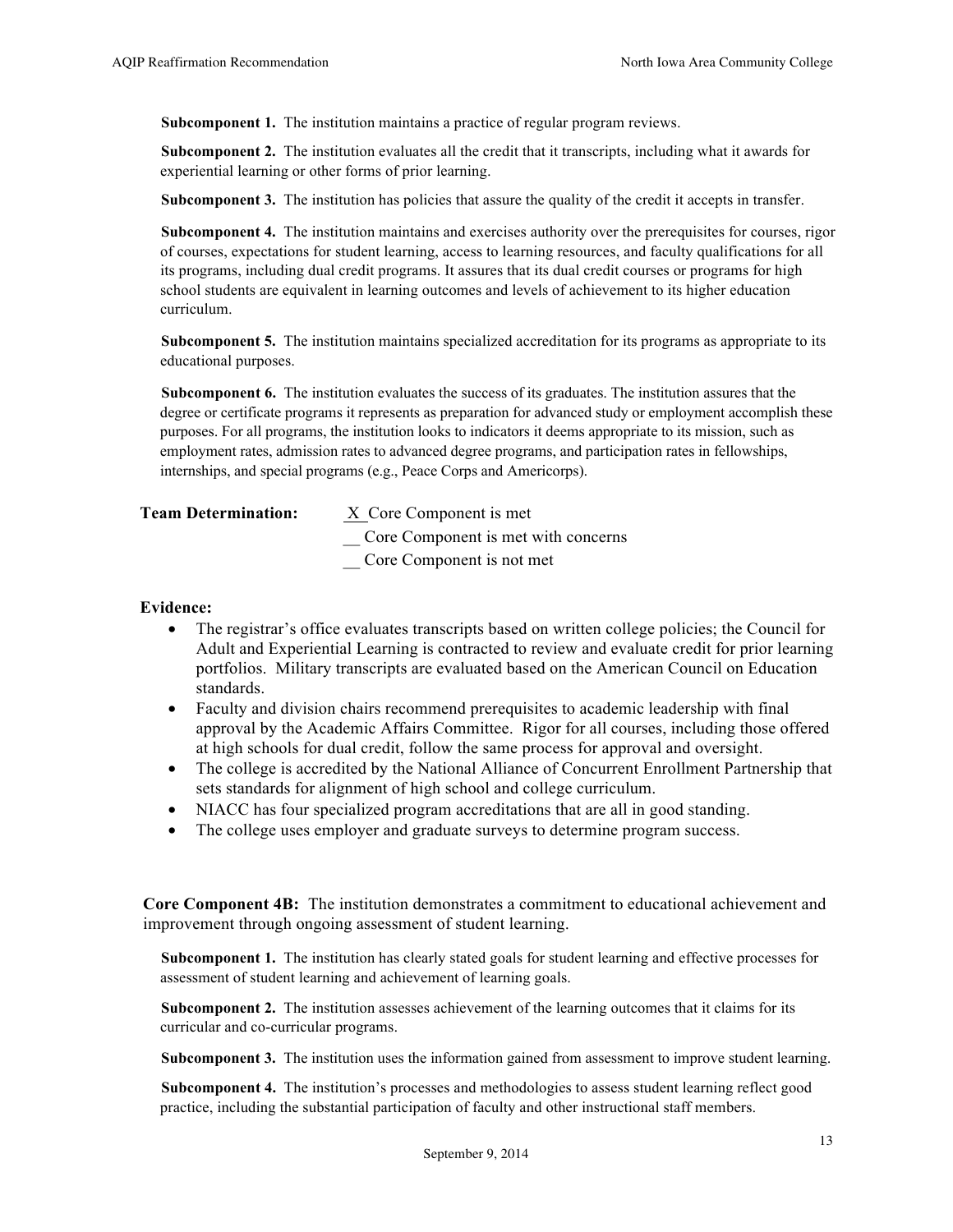| <b>Team Determination:</b> | X Core Component is met             |
|----------------------------|-------------------------------------|
|                            | Core Component is met with concerns |
|                            | Core Component is not met           |

#### **Evidence:**

- NIACC participated in the HLC Assessment Academy in August 2013 and brought in experts to provide training and research in development of its general education assessment plan which it recently implemented.
- Student senators monitor club and organizational activities and submit reports to verify cocurricular activities support club goals.
- NIACC indicates it uses the five-year program review information to determine program learning outcomes.
- Faculty led the development and implementation of the general education assessment process.

**Core Component 4C:** The institution demonstrates a commitment to educational improvement through ongoing attention to retention, persistence, and completion rates in its degree and certificate programs.

**Subcomponent 1.** The institution has defined goals for student retention, persistence, and completion that are ambitious but attainable and appropriate to its mission, student populations, and educational offerings.

**Subcomponent 2.** The institution collects and analyzes information on student retention, persistence, and completion of its programs.

**Subcomponent 3.** The institution uses information on student retention, persistence, and completion of programs to make improvements as warranted by the data.

**Subcomponent 4.** The institution's processes and methodologies for collecting and analyzing information on student retention, persistence, and completion of programs reflect good practice. (Institutions are not required to use IPEDS definitions in their determination of persistence or completion rates. Institutions are encouraged to choose measures that are suitable to their student populations, but institutions are accountable for the validity of their measures.)

| <b>Team Determination:</b> | X Core Component is met             |
|----------------------------|-------------------------------------|
|                            | Core Component is met with concerns |
|                            | Core Component is not met           |

#### **Evidence:**

- The Quality Checkup Team verified that the institution has retention, persistence and completion data to guide institutional decisions. NIACC completed an Action Project in 2011 focusing on a retention alert system. This system has been institutionalized for general population students.
- In 2014, the college was awarded the Aspen Prize for Community College Excellence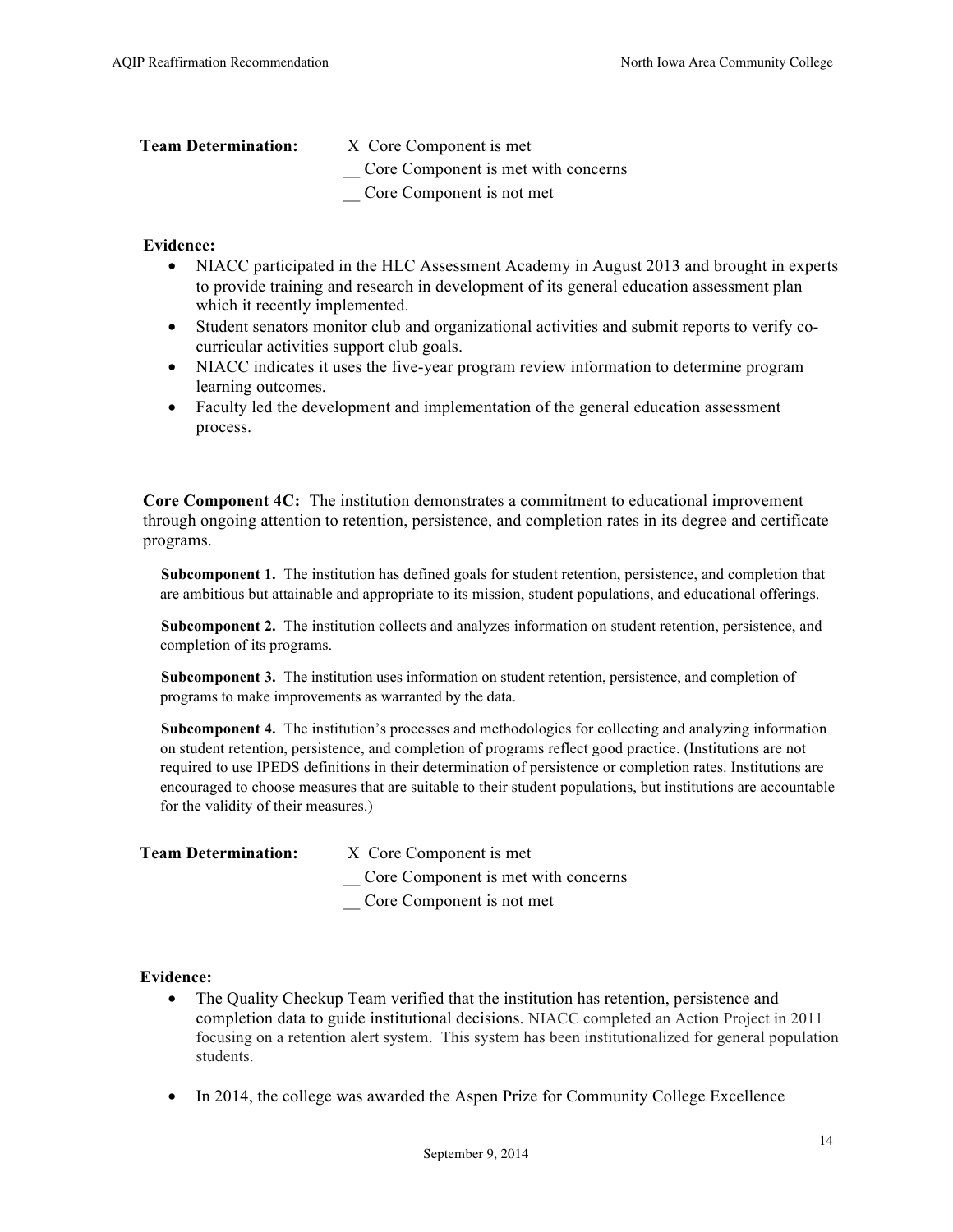wherein IPEDS data are used to identify the top 150 community colleges through an assessment of institutional performance, improvement and equity in student retention and completion measures.

#### **Team Determination on Criterion Four:**

- X Criterion is met
- \_\_ Criterion is met with concerns
- \_\_ Criterion is not met

#### **Summary Statement on Criterion Four:**

The institution's faculty have put great thought and effort into designing the eight general education objectives.

The Systems Appraisal and Quality Checkup Visit teams reported concerns with the lack of data related to retention, persistence and completion. Indications are that NIACC does collect, analyze, and use completion data, thus is encouraged to provide clear evidence of such in its next Systems Portfolio.

**CRITERION FIVE: Resources, Planning, and Institutional Effectiveness.** The institution's resources, structures, and processes are sufficient to fulfill its mission, improve the quality of its educational offerings, and respond to future challenges and opportunities. The institution plans for the future.

**Core Component 5A:** The institution's resource base supports its current educational programs and its plans for maintaining and strengthening their quality in the future.

**Subcomponent 1.** The institution has the fiscal and human resources and physical and technological infrastructure sufficient to support its operations wherever and however programs are delivered.

**Subcomponent 2.** The institution's resource allocation process ensures that its educational purposes are not adversely affected by elective resource allocations to other areas or disbursement of revenue to a superordinate entity.

**Subcomponent 3.** The goals incorporated into mission statements or elaborations of mission statements are realistic in light of the institution's organization, resources, and opportunities.

**Subcomponent 4.** The institution's staff in all areas are appropriately qualified and trained.

**Subcomponent 5.** The institution has a well-developed process in place for budgeting and for monitoring expense.

| <b>Team Determination:</b> | X Core Component is met             |
|----------------------------|-------------------------------------|
|                            | Core Component is met with concerns |
|                            | Core Component is not met           |

#### **Evidence:**

• The process to lead the college in a strategic fashion has improved over the last five years, with the development of a strategic plan based upon education, leadership and partnership.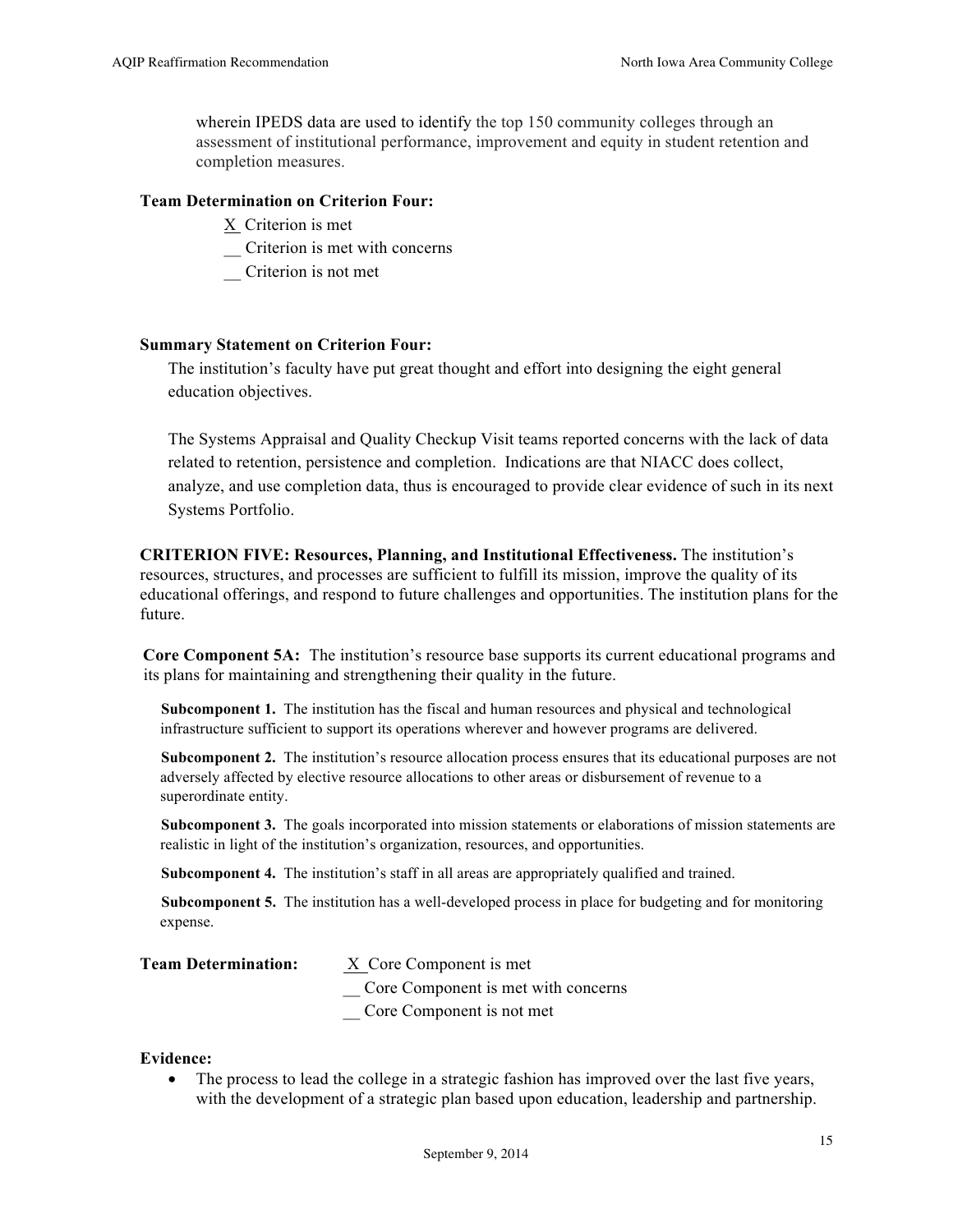Institutional, as well as unit goals and strategic priorities are formulated in alignment with the strategic plan.

- The college budget and the three-year budget prediction cycle are aligned with the strategic plan and are widely distributed throughout the college for comment. The priorities are set by college leadership and approved by the Board of Directors.
- The hiring process assures faculty and staff meet institutional qualifications and expectations. The college supports professional development to ensure employees are current in their respective fields.
- The mission is appropriate for the institution. Evidence indicates that the college looks to the mission, vision and strategic plan to guide its decisions.

**Core Component 5B:** The institution's governance and administrative structures promote effective leadership and support collaborative processes that enable the institution to fulfill its mission.

**Subcomponent 1.** The institution has and employs policies and procedures to engage its internal constituencies—including its governing board, administration, faculty, staff, and students—in the institution's governance.

**Subcomponent 2.** The governing board is knowledgeable about the institution; it provides oversight for the institution's financial and academic policies and practices and meets its legal and fiduciary responsibilities.

**Subcomponent 3.** The institution enables the involvement of its administration, faculty, staff, and students in setting academic requirements, policy, and processes through effective structures for contribution and collaborative effort.

**Team Determination:** XCore Component is met

\_\_ Core Component is met with concerns

\_\_ Core Component is not met

#### **Evidence:**

- The college offers multiple opportunities for governance participation via committee and task force work. Most meetings are open to employees; proceedings for meetings are posted internally.
- The Board of Directors acts under the *Code of Iowa* and does not participate in day-to-day decisions of the college.

**Core Component 5C:** The institution engages in systematic and integrated planning.

**Subcomponent 1.** The institution allocates its resources in alignment with its mission and priorities.

**Subcomponent 2.** The institution links its processes for assessment of student learning, evaluation of operations, planning, and budgeting.

**Subcomponent 3.** The planning process encompasses the institution as a whole and considers the perspectives of internal and external constituent groups.

**Subcomponent 4.** The institution plans on the basis of a sound understanding of its current capacity. Institutional plans anticipate the possible impact of fluctuations in the institution's sources of revenue, such as enrollment, the economy, and state support.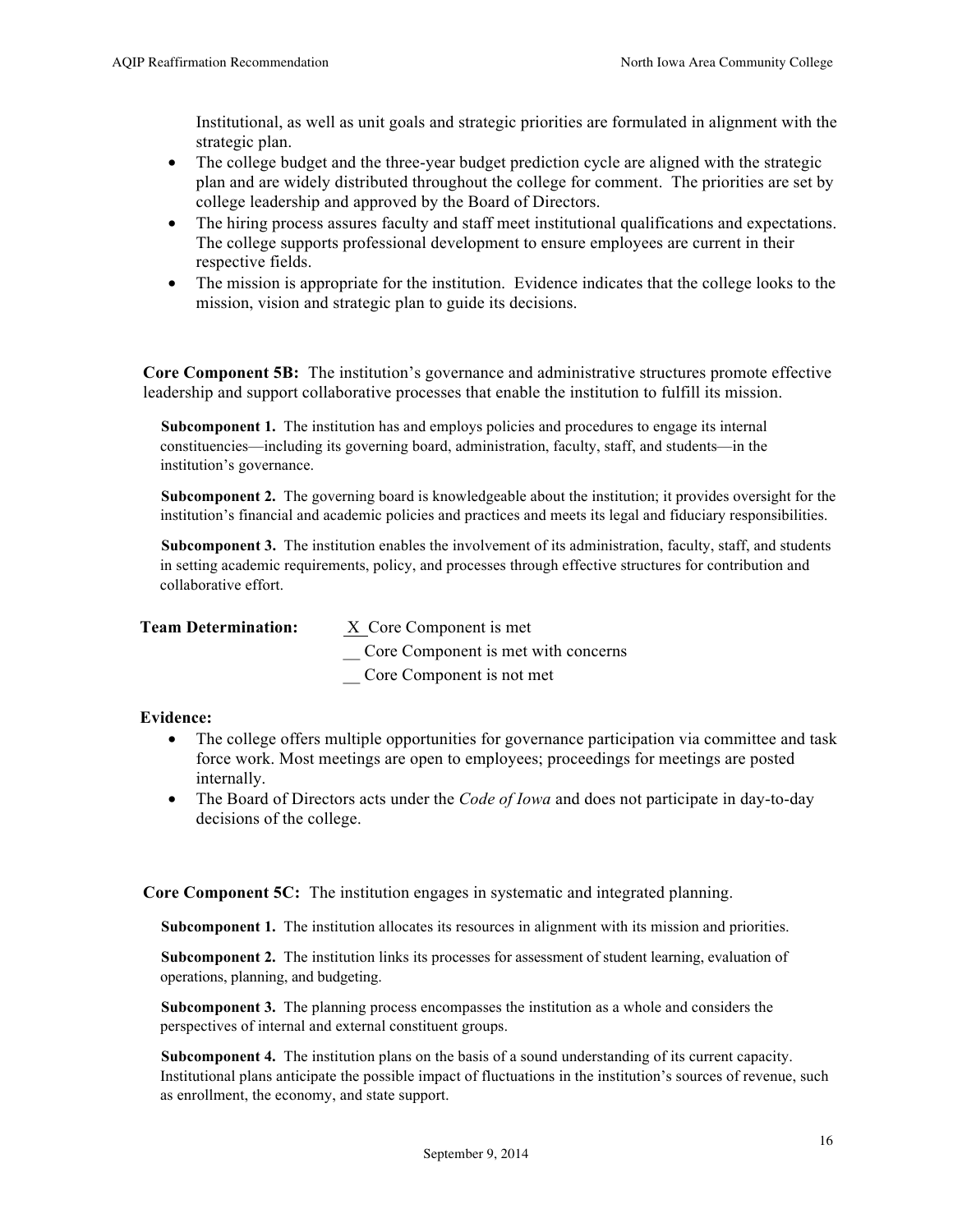**Subcomponent 5.** Institutional planning anticipates emerging factors, such as technology, demographic shifts, and globalization.

| <b>Team Determination:</b> | X Core Component is met             |
|----------------------------|-------------------------------------|
|                            | Core Component is met with concerns |
|                            | Core Component is not met           |

#### **Evidence:**

- The college, through an established planning process, uses its mission statement to guide allocation decisions.
- The Educational Effectiveness Committee has oversight of the academic assessment process.
- The five-year strategic planning cycle incorporates input from employees and external stakeholders through environmental scans and focus groups.

**Core Component 5D:** The institution works systematically to improve its performance.

**Subcomponent 1.** The institution develops and documents evidence of performance in its operations.

**Subcomponent 2.** The institution learns from its operational experience and applies that learning to improve its institutional effectiveness, capabilities, and sustainability, overall and in its component parts.

| <b>Team Determination:</b> | X Core Component is met             |
|----------------------------|-------------------------------------|
|                            | Core Component is met with concerns |
|                            | Core Component is not met           |

#### **Evidence:**

- An annual report of the college KPI progress is produced to identify areas of success and weakness.
- NIACC uses the reports from the various committees and groups to make decisions and plan for progress.

#### **Team Determination on Criterion Five:**

- X Criterion is met
- \_\_ Criterion is met with concerns
- \_\_ Criterion is not met

#### **Summary Statement on Criterion Five:**

Criterion Five is met and no Commission follow up is necessary.

# **TEAM RECOMMENDATION**

**A. Affiliation Status**

**Recommendation:** The Systems Appraisal Feedback Report, Quality Checkup Report, and Quality Highlights indicate that the institution provided evidence that it complies with the Five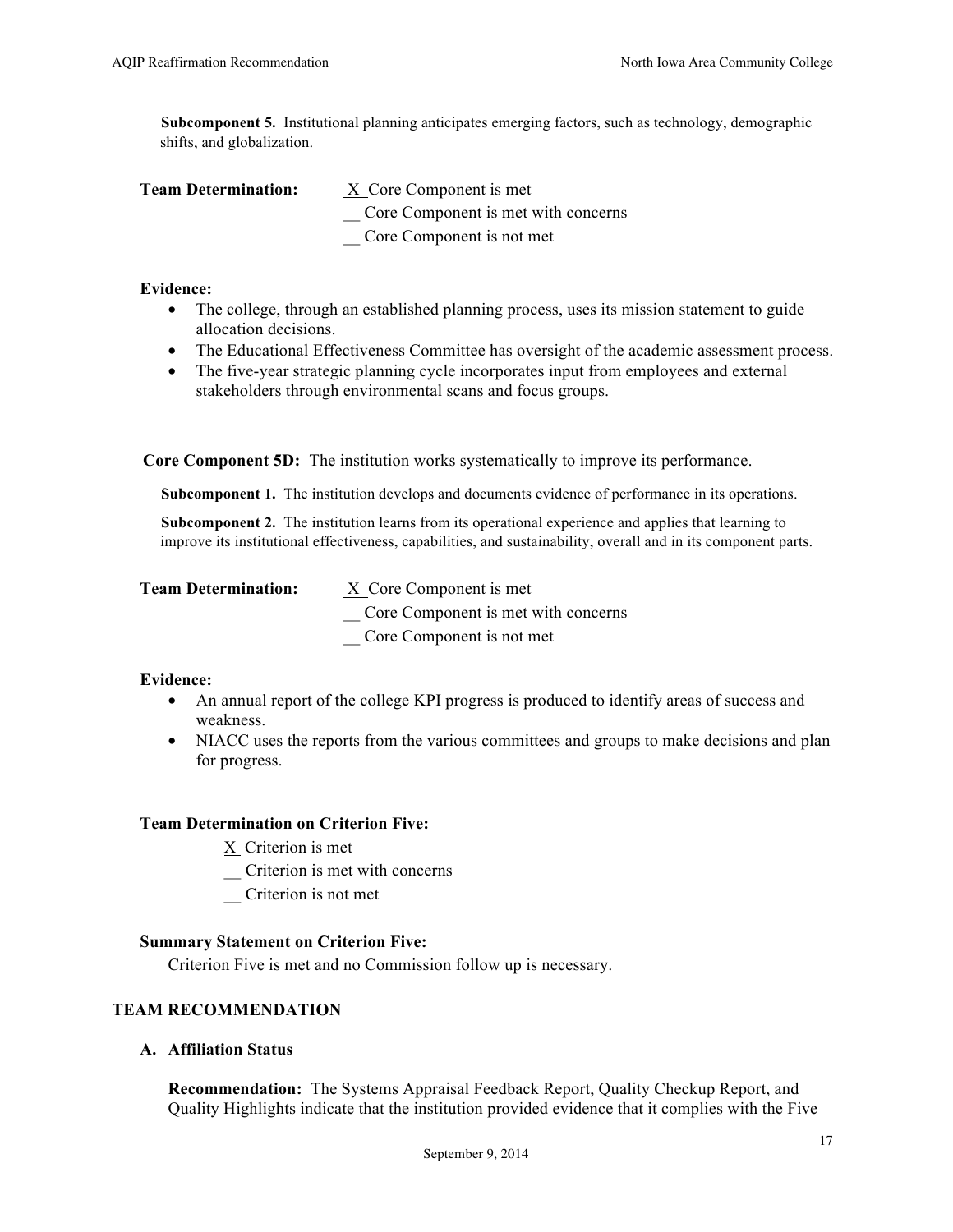Criteria for Accreditation and their Core Components. The Reaffirmation Panel agrees that the Criteria for Accreditation are all met.

**Rationale:** The Panel's rationale for this conclusion is spelled out above for each of the five Criteria for Accreditation.

# **Criterion-related Monitoring Required (report, focused visit):**

Monitoring: None Rationale: N/A

# **B. Commission Sanction or Adverse Action**

None

# **III. Participation in the Academic Quality Improvement Program (AQIP)**

# **A.** Comments and counsel on specific improvement projects

The college has gotten off to an ambitious start on its quality journey by launching16 Action Projects in the past four years. While the eagerness is commendable, NIACC is encouraged to consider narrowing its focus to Projects more broad in focus which will help the institution to develop indicators of high performance organizations. Feedback from the Systems Appraisal should reveal those opportunities for improvement which will strengthen the institution.

As student learning is the backbone of the college experience, it is important for North Iowa Area Community College to clearly document its understanding of student learning and the culture of outcomes assessment. The college is commended for its participation in the Assessment Academy and the five Action Projects focusing on assessment. The college is encouraged, however, to diligently and collaboratively work on implementing the assessment plans, collecting data, and converting those data into meaningful information to support critical decision making at all levels, and to continue to refine program outcomes and assessment of student learning.

The impact of early Action Projects is not detailed in the Systems Portfolio, and as a first cycle AQIP participant, the impact of Action Projects may just begin to be observable. It will be important for North Iowa Area Community College to publicly celebrate the accomplishments of each Action Project, and to highlight changes to specific departments, systems, and processes, and thus foster pride and momentum for quality initiatives.

#### **B.** Comments and counsel on key institutional processes and systems

North Iowa Area Community College is commended for completing its first AQIP cycle and the accomplishments of the early stages of its quality journey. It is clear that the college is committed to supporting the success of its stakeholders. It exhibits evidence of its commitment to high performance, AQIP principles, and continuous quality improvement. The institution is approaching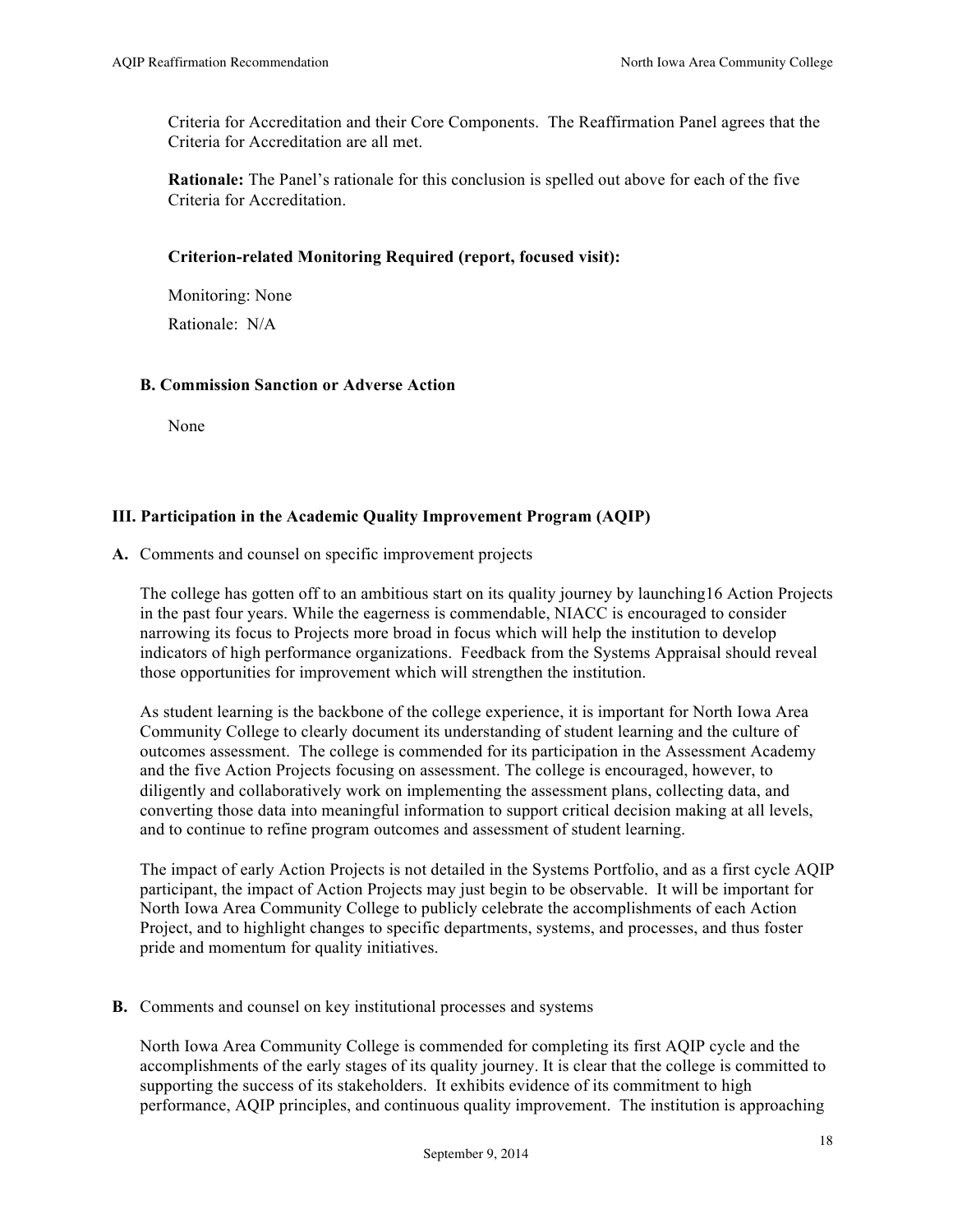quality efforts systematically and deliberately, fostering a culture that bases decision making on analyzing data, setting goals, and measuring progress.

The college has made significant progress in several areas including the recent redesign of the strategic plan and focus on general education outcomes. NIACC is poised to continue work aligning its processes, results and improvements. The institution is encouraged to identify certain data that will allow for benchmarking and comparison with peer institutions. The institution is encouraged to establish its own performance targets and to establish systems and processes to convert the data to useable information. Doing so will assist in guiding decision making and prioritizing the use of resources.

While NIACC is actively pursuing several Action Projects related to assessment of student learning, it is once again encouraged to consider the importance of successfully completing these Projects and implementing a robust system of assessing general education and program level outcomes as well as co-curricular objectives of the college.

**C.** Comments and counsel on the institution's culture of quality and its quality program or infrastructure.

North Iowa Area Community College has a rich history of nearly a century of academic excellence and has a strong foundation upon which to build an institutional culture of assessment. The choice to participate in the AQIP pathway emphasizes the institution's commitment to excellence. As noted, there is a need to systematize its processes for data gathering and analyzing and ensure that they are connected to decision making. A real culture of assessment permeates an institution and is not limited to academic goals but extends to all support service units of the institution such as student affairs, facilities, and other administrative units.

# **Summary of panel comments and counsel about the organization's commitment to continuous quality improvement and its participation in AQIP:**

The Reaffirmation Panel notes that North Iowa Area Community College is in its first cycle under the AQIP Pathway and it has made significant progress on its quality journey. It is important that the institution understand that the feedback provided throughout the AQIP cycle is intended to aid the institution in meeting its goals and objectives. Seeking external feedback through benchmarking and gaining a better understanding of the institution's strengths and opportunities will be critical to continued success.

The Reaffirmation Panel acknowledges and commends North Iowa Area Community College for voluntary participation in the Academic Quality Improvement Program of the Higher Learning Commission in its pursuit of continuous quality improvement.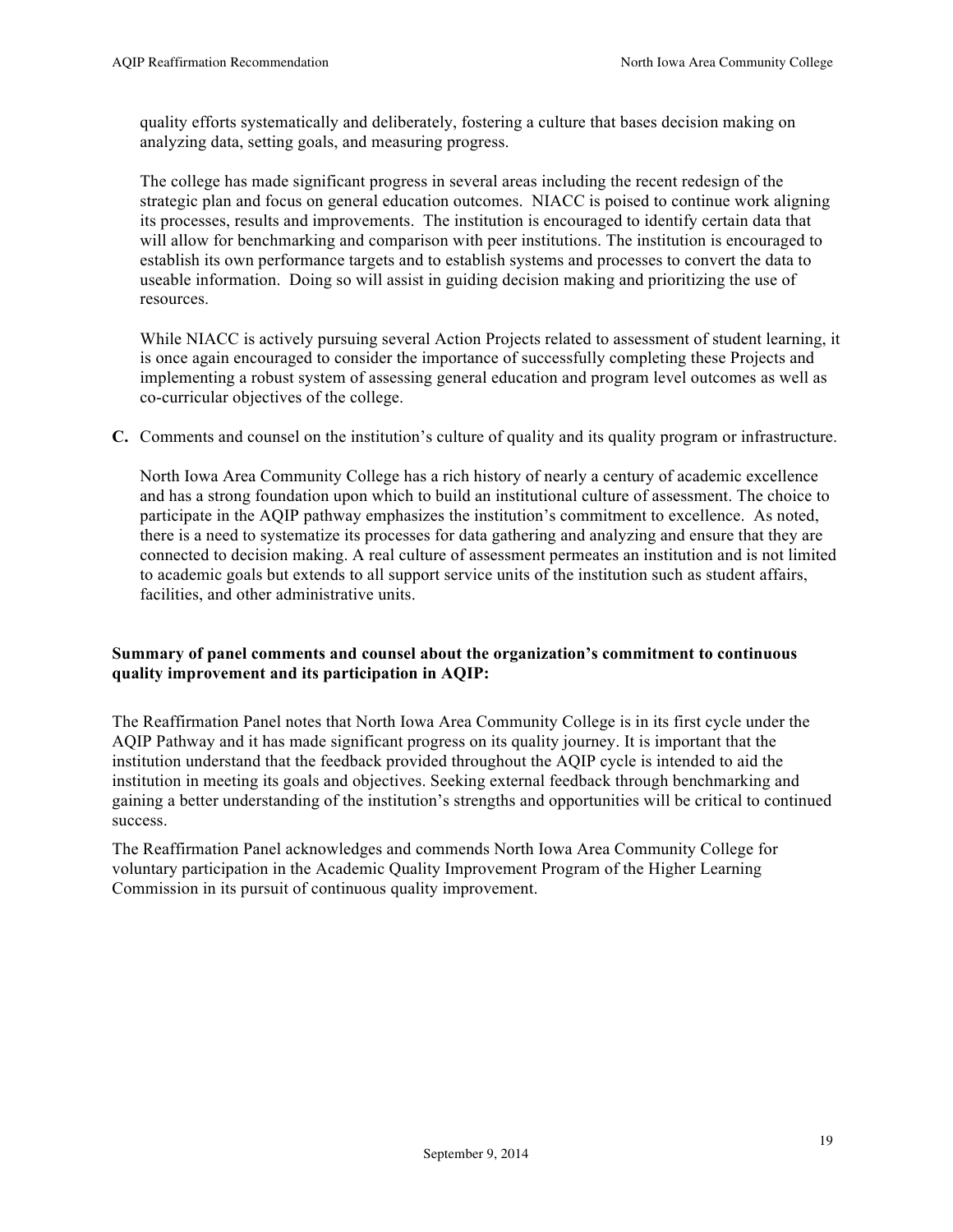

# **STATEMENT OF AFFILIATION STATUS WORKSHEET**

**Internal Procedure** 

**INSTITUTION and STATE:** North Iowa Area Community College IA

**TYPE OF REVIEW***:* AQIP Reaffirmation of Accreditation Recommendation

**DESCRIPTION OF REVIEW:** 

**DATES OF REVIEW:** 9/9/2014

□ No Change in Statement of Affiliation Status

#### **Nature of Organization**

**CONTROL:** Public

**RECOMMENDATION: nc DEGREES AWARDED:** Certificate, Associates

**RECOMMENDATION: nc**

#### **Conditions of Affiliation**

#### **STIPULATIONS ON AFFILIATION STATUS:**

Prior Commission approval is required for substantive change as stated in Commission policy.

**RECOMMENDATION:** nc

# **APPROVAL OF NEW ADDITIONAL LOCATIONS:**

Prior Commission approval required.

**RECOMMENDATION:** nc

#### **APPROVAL OF DISTANCE EDUCATION DEGREES:**

Approved for distance education courses and programs. The institution has not been approved for correspondence education.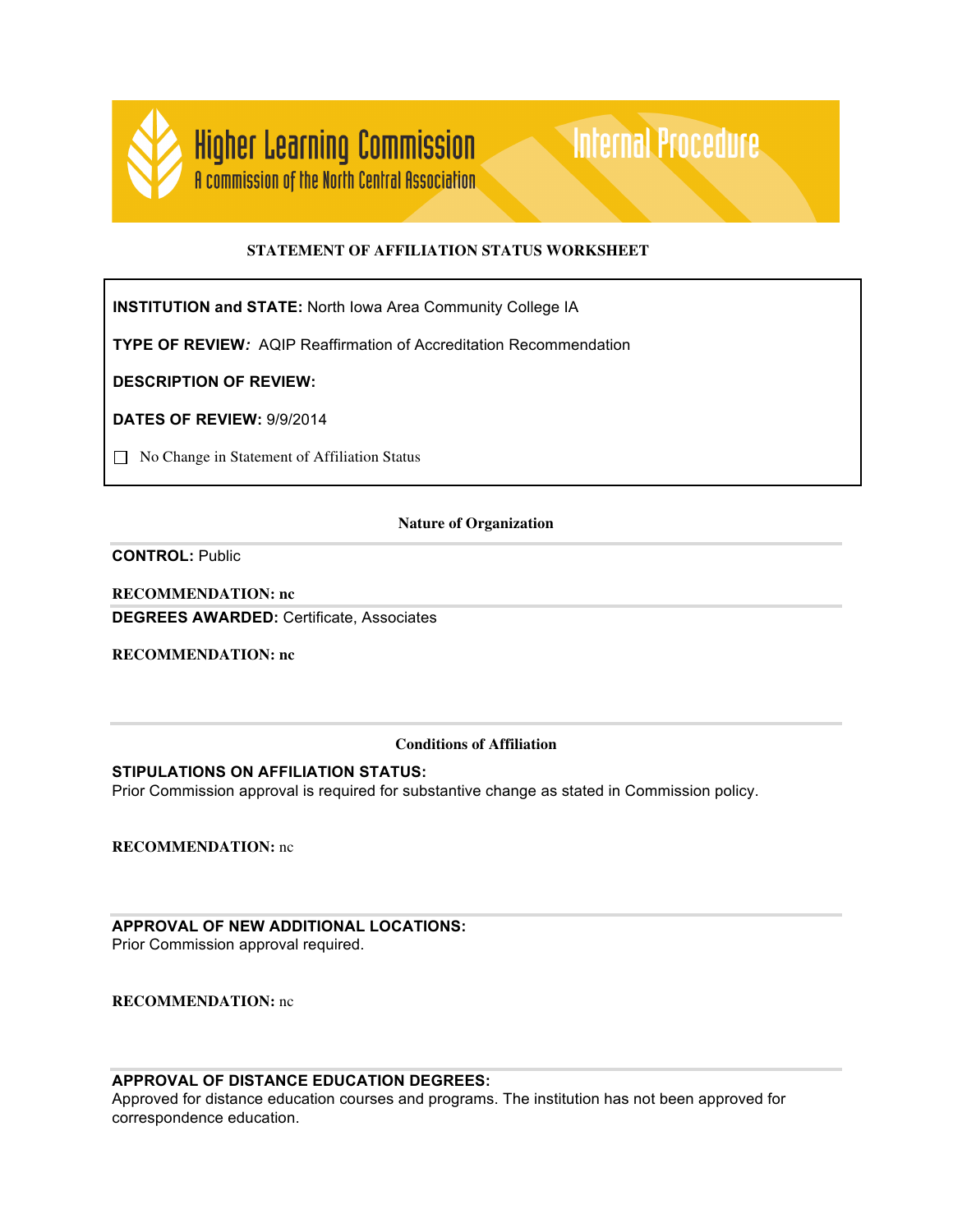*Recommendations for the STATEMENT OF AFFILIATION STATUS*

**RECOMMENDATION:** nc

### **ACCREDITATION ACTIVITIES:**

AQIP, Quality Checkup: 09/18/2013

AQIP, Systems Appraisal: 06/01/2018 AQIP, Systems Appraisal: 06/01/2022

**RECOMMENDATION:** AQIP, Systems Appraisal: 06/01/2018 AQIP, Systems Appraisal: 06/01/2022

**Summary of Commission Review**

# **YEAR OF LAST REAFFIRMATION OF ACCREDITATION:** 2003 - 2004

**YEAR FOR NEXT REAFFIRMATION OF ACCREDITATION:** 2014 - 2015

**RECOMMENDATION: 2022-2023**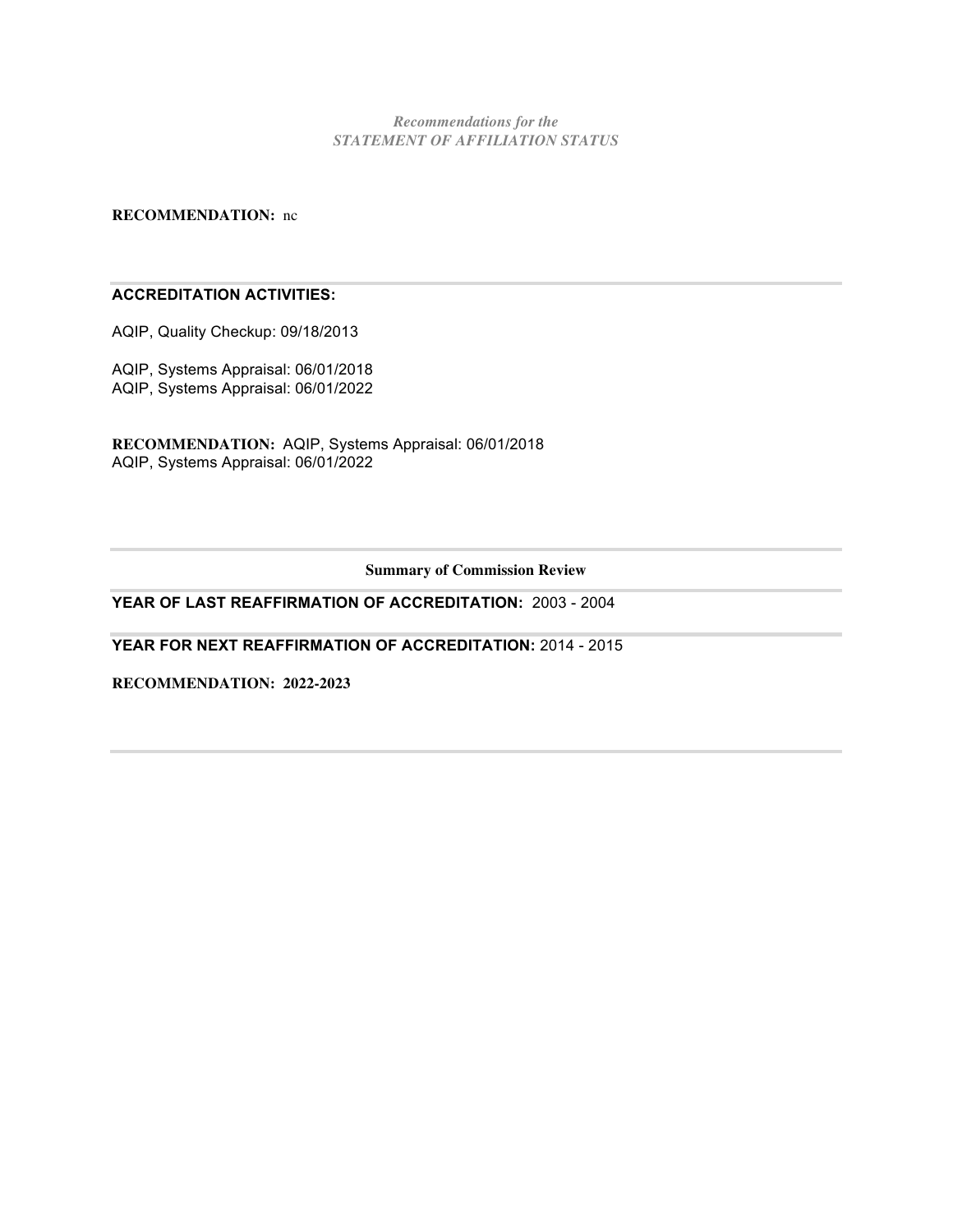

# **ORGANIZATIONAL PROFILE WORKSHEET**

**Internal Procedure** 

**INSTITUTION and STATE:** 1250 North Iowa Area Community College IA

**TYPE OF REVIEW:** AQIP Reaffirmation of Accreditation Recommendation

# **DESCRIPTION OF REVIEW:**

 $\boxtimes$  No change to Organization Profile

# **Educational Programs**

| Programs leading to Undergraduate<br>Associates | <b>Program Distribution</b><br>38 |
|-------------------------------------------------|-----------------------------------|
| <b>Bachelors</b>                                | 0                                 |
| Programs leading to Graduate                    |                                   |
| <b>Masters</b>                                  | 0                                 |
| <b>Specialist</b>                               | 0                                 |
| <b>Doctors</b>                                  | 0                                 |
| Certificate programs<br>Certificate             | 32                                |
|                                                 |                                   |

# **Recommended Change:**

# **Off-Campus Activities:**

In State - Present Activity

Campuses: None.

Additional Locations: None.

# **Recommended Change:**

Out Of State - Present Activity Campuses: None.

Additional Locations: None.

# **Recommended Change:**

Out of USA - Present Activity